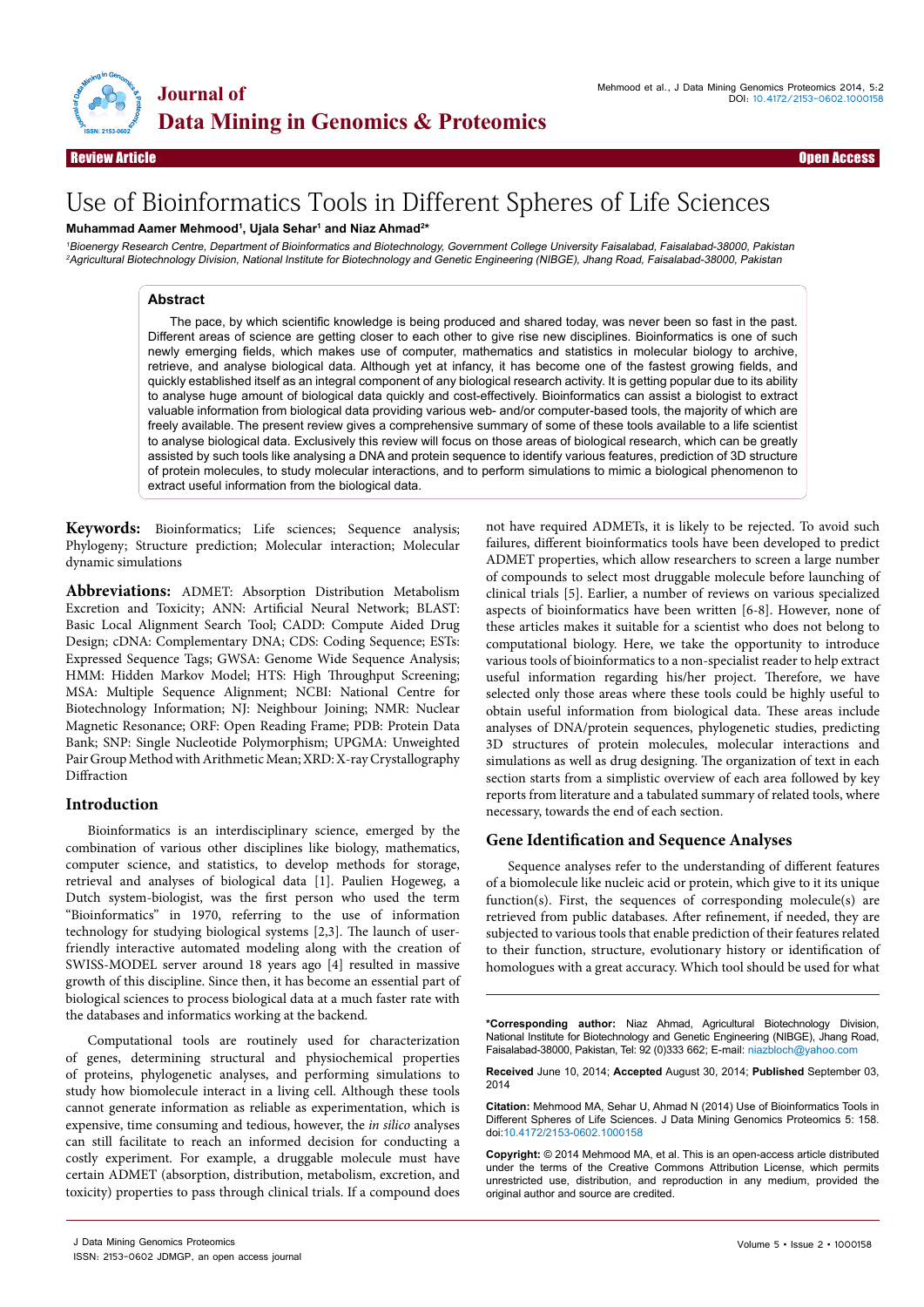Page 2 of 13

| Tool                     | <b>Description</b>                                                                                                                                               | <b>References</b>                                                   |
|--------------------------|------------------------------------------------------------------------------------------------------------------------------------------------------------------|---------------------------------------------------------------------|
| <b>BLAST</b>             | It is a search tool, used for DNA or protein sequence search based on identity.                                                                                  | [109]                                                               |
| <b>HMMER</b>             | Homologous protein sequences may be searched from the respective databases using this tool.                                                                      | [110]                                                               |
| Clustal Omega            | Multiple sequence alignments may be performed using this program.                                                                                                | [111]                                                               |
| Sequerome                | Used for sequence profiling.                                                                                                                                     | [112]                                                               |
| ProtParam                | Used to predict the physico-chemical properties of proteins.                                                                                                     | [113]                                                               |
| <b>JIGSAW</b>            | To find genes, and to predict the splicing sites in the selected DNA sequences.                                                                                  | [114]                                                               |
| novoSNP                  | Used to find the single nucleotide variation in the DNA sequence.                                                                                                | [115]                                                               |
| <b>ORF Finder</b>        | The putative genes may be subjected to this tool to find Open Reading Frame (ORF).                                                                               | http://www.ncbi.nlm.nih.gov/projects/gorf/                          |
| <b>PPP</b>               | Prokaryotic promoter prediction tool used to predict the promoter sequences present up-stream the<br>qene                                                        | http://bioinformatics.biol.rug.nl/<br>websoftware/ppp/ppp_start.php |
| <b>Virtual Foorprint</b> | Whole prokaryotic genome (with one regular pattern) may be analysed using this program along<br>with promoter regions with several regulator patterns.           | [116]                                                               |
| WebGeSTer                | This is a database containing sequences of transcription terminator sequences and is used to<br>predict the termination sites of the genes during transcription. | [117]                                                               |
| Genscan                  | Used to predict the exon-intron sites in genomic sequences.                                                                                                      | [118]                                                               |
| Softberry Tools          | Several tools are specialized in annotation of animal, plant, and bacterial genomes along with the<br>structure and function prediction of RNA and proteins.     | www.softberry.com                                                   |

**Table 1:** Selected tools for primary sequence analyses.

depends on the very nature of analysis to be carried out . For example, data retrieval tools such as *Entrez* of PubMed [9] allows one to search and retrieve data from a wide range of data domains. Similarly, pattern discovery tools such as Expression Profiler [10], Gene Quiz [11] allow researchers to search out different patterns in the given data. Another set of tools is dedicated to carry out sequence comparison. These tools such as BLAST (Basic Local Alignment Search Tool) [12], ClustalW [13] enable one to compare gene or protein sequences to study their evolutionary history or origin. The data visualization tools such as Jalview [14], GeneView [15], TreeView [16], Genes-Graphs [17] allow researchers to view data in graphic representation. These tools use advanced mathematical modelling and statistical inferences such as dynamic programming, Hidden Markov Model (HMM), Regression analysis, Artificial Neural Network (ANN), Clustering and Sequence Mining to analyse the given sequence.

These analyses are popular due to their huge applications in biological sciences, the simplicity, and the capacity to generate a wealth of knowledge about the gene/protein in question. These types of analyses are particularly useful for identification of promoter, terminator, or un translated regions involved in the expression regulations, recognition of a transit peptide, introns, exons or an open reading frame (ORF), and identification of certain variable regions to be used as signatures for diagnostic purposes. Therefore, sequence analyses are one of the frequently performed analyses of bioinformatics. For example, Stoilov et al. [18] used sequence analysis coupled with homology modelling to investigate the genetic basis of primary congenital glaucoma (PCG) [18]. The authors were able to underpin mutations that impair the proper folding and haeme-binding ability of CYP1B1 peptides. Similarly, a genome-wide sequence analysis (GWSA) of *Mycobacterium tuberculosis* H37Rv revealed that majority of the bacterium's proteins were the result of repetitive gene duplication or exon–shuffling events [19]. In a recent study, the gene *cbp*50 from *Bacillus thuringiensis*  serovar konkukian was predicted to encode protein that features multiple chitin-binding domains [20,21]. Similarly, Rho-independent transcription terminators form a collection of 343 prokaryotic genomes were predicted quite accurately (<6% false positive prediction) using various computational tools [22].

Mostly predictions rely on complementary DNA (cDNA) and Expressed Sequence Tags (ESTs). However, the cDNA/ESTs information is often scarce and incomplete, and therefore makes the task of finding new genes hugely difficult. Computational scientists

have developed another technique referred as an *ab initio* geneidentification. The potential of this technique was demonstrated in a study, which was able to predict 88% of already verified exons and 90% of the coding nucleotides from *Drosophila melanogaster* with very low rate of false-positive identification [23]. Keeping in view the accuracy (~90%) delivered by this approach, it could be a reliable tool for annotating lengthy genomic sequences and prediction of new genes. Recently, Lencz et al. [24] were able to identify an inter-genic Single Nucleotide Polymorphic (SNP; rs11098403) at chromosome 4q26 linked with schizophrenia and bipolar disorder by performing a genome-wide association study (GWAS) coupled with cDNA and RNA Seq on a set of 23,191 individuals (5,415 schizophrenic, 4,785 bipolar and 12,991 controls) [24]. The rs11098403 was found to be linked with the expression of neighbouring enzyme, NDST3, involved in the metabolism of heparan sulphate (HS) in the brain tissues. Similarly, Peng and co-workers (2013) predicted the function of 31,987 genes from the draft genome of a forest species *Phyllostachys heterocycla* using gene prediction modelling approaches based on FgeneSH++ [25]. Please refer to Table 1 for a list of tools used in primary sequence analyses.

# **Phylogenetic Analyses**

Phylogenetic analyses are procedures used to reconstruct the evolutionary relationship among a group of related molecules or organisms, to predict certain features of a molecule with unknown functions, to track gene flow, and to determine genetic relatedness [26]. This all could be represented on a genealogic tree or tree of life. The underlying principle of phylogeny is to group living organisms according to the degree of similarity: greater the similarity, closer the organisms would appear on a tree. A phylogenetic comparative analysis is widely used to control for the lack of statistical independence among species [27].

The methods to construct a phylogenetic tree are divided into three major groups: distance methods, parsimony methods, and likelihood methods. None of the methods is perfect; each one has its own particular strengths and weaknesses. For example, the distance-based trees are easy to set up but not that accurate. The maximum parsimony and maximum likelihood methods are (in theory) the most accurate, but they take more time to run [28]. The distance-matrix methods such as Neighbour Joining (NJ) or Unweighted Pair Group Method with Arithmetic mean (UPGMA) are the simplest. The experts believe that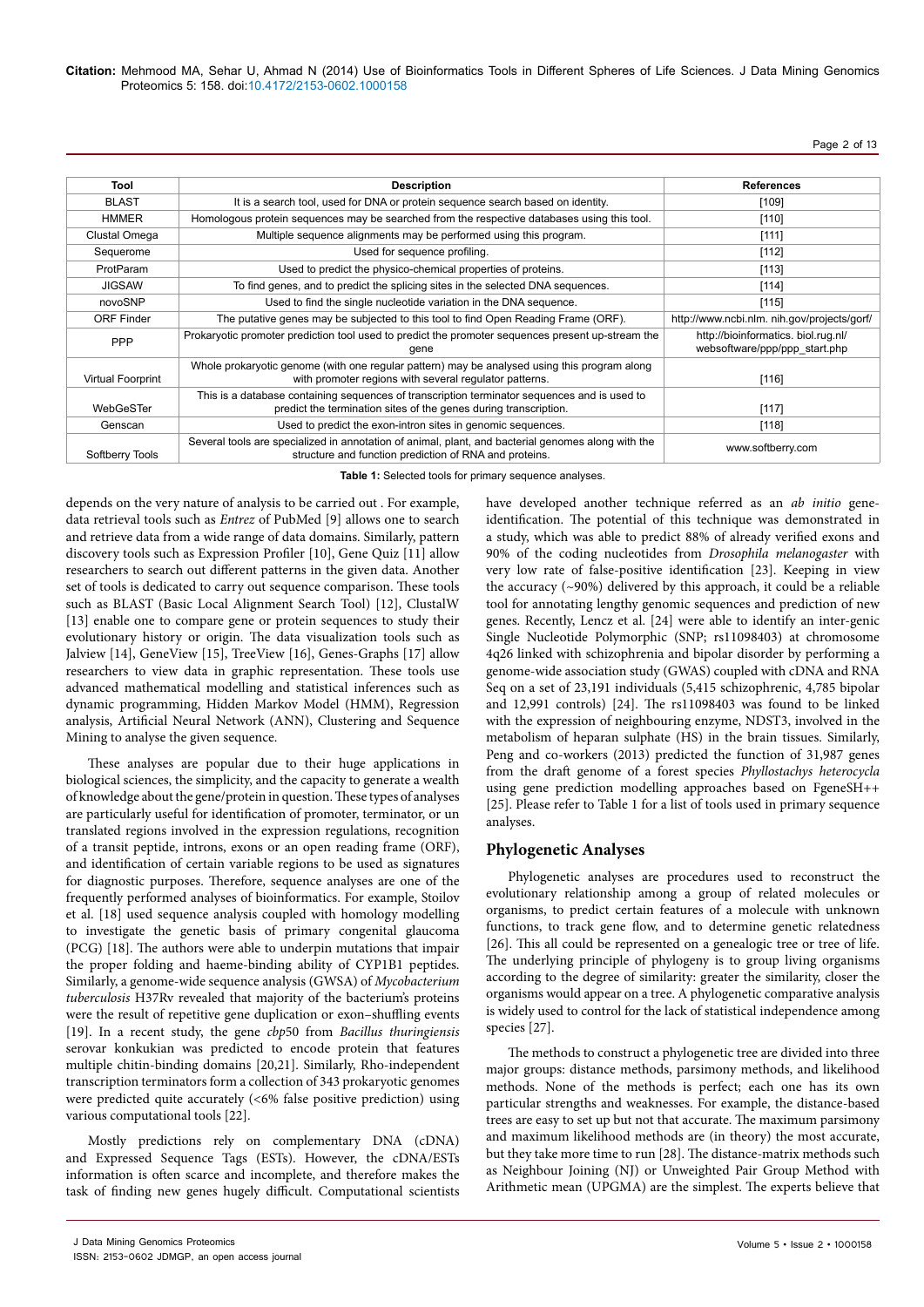Page 3 of 13

| Tool                                                   | <b>Description</b>                                                                              | Reference |
|--------------------------------------------------------|-------------------------------------------------------------------------------------------------|-----------|
| <b>MEGA</b> (Molecular Evolutionary Genetics Analysis) | Builds phylogenetic tress to study the evolutionary closeness.                                  | [119]     |
| <b>MOLPHY</b>                                          | It is molecular phylogenetic analysis tool based on maximum likelihood method.                  | [120]     |
| PAML                                                   | A phylogenetic analysis tool based on maximum likelihood.                                       | $[121]$   |
| <b>PHYLIP</b>                                          | A package for phylogenetic studies.                                                             | [122]     |
| <b>JStree</b>                                          | An open-source library for viewing and editing phylogenetic trees for presentation improvement. | [123]     |
| <b>TreeView</b>                                        | Software to view the phylogenetic trees, with the provision of changing view.                   | [124]     |
| Jalview                                                | It is an alignment editor and is used to refine the alignment                                   | [125]     |

**Table 2:** Some popular tools used for phylogenetic analyses.

the neighbour joining method provides a very good trade-off between the available methods.

Since discussing the details of each bit for performing MSA, building trees, and testing best fits is beyond the scope of this article, therefore, the reader is referred to the detailed protocol published by the Molecular Genetics Laboratory, Central University of Punjab [29] on this issue. Table 2 lists some widely used tools in phylogenetic analyses.

Phylogenetic tools are commonly used to test various evolutionary hypotheses and have become indispensable for functional genomics, particularly when the functions of a gene are not known. For example, prior to the expression of an algal membrane protein, plastid terminal oxidase 1 (PTOX1), in tobacco chloroplasts, authors conducted a phylogenetic analysis to construct the evolutionary history and determine essential features of that particular polypeptide [30]. The phylogenetic analysis revealed that the *Chlamydomonas reinhardtii* PTOX1 (Cr-PTOX1) has typical signatures of higher plant PTOX such as iron-binding sites, a conserved exon and various blocks of amino acids to act as plastoquinol terminal oxidase [30]. Similarly, Chen et al. [31] used phylogenetic analysis to study the evolutionary history of respiratory mechanisms in the deep-sea bacterium *Shewanella piezotolerans* WP3 [31]. The phylogenetic analyses coupled with reverse genetic studies revealed that out of two nitrate reductases, NAP-α and NAP-β, the hallmark of the genus *Shewanella*, the NAP-β evolved long before NAP-α molecules.

# **Sequence Databases**

Biological sequence database refers to a vast collection of information about biological molecules such as nucleic acids, proteins and polymers, each molecule to be identified by a unique key. The stored information is not only important for future use but also serves as a tool for primary sequence analyses. With the advancement of high throughput sequencing techniques, the sequencing has reached to a whole-genome scale, which is generating a massive amount of data every day. The submission and storage of this information to become freely available to the scientific community has led to the development of various databases worldwide. Each database has become an autonomous representation of a molecular unit of life. This section deals with such databases, as an understanding of these databases will help to retrieve important information from these data collections relevant to one's project.

Databases contain a variety of information; and therefore are classified into *Primary*, *Secondary*, or *Composite* databases, depending upon the information stored in them. For example, the data in a primary database is obtained through experimentation such as yeast-two hybrid assay, affinity chromatography, XRD or NMR approaches such as related to sequence or structure. SWISS-PROT [32], UniProt [33] and PIR [34], GenBank [35], EMBL [36], DDBJ [37] and the Protein Databank PDB [38] are examples of primary databases. A secondary database contains information that is derived from the analysis of data stored in primary databases like conserved sequences, active sites of a protein family or conserved secondary motifs of protein molecules [39,40]. Examples of secondary databases include SCOP [41], CATH [42], PROSITE [43] eMOTIF [44]. Consequently, the primary databases are of archival nature while secondary databases are termed as curated databases. A composite database contains information derived from different primary sources. Examples of composite databases include NRDB (nonredundant database), which contains data obtained from GenBank (CDS translations), PDB, SWISS-PROT, PIR, and PRF. Similarly, the INSD (International Nucleotide Sequence Database) is another example of composite database, which is collection of nucleic acid sequences from EMBL, GenBank, and DDBJ. The UniProt (universal protein sequence database) [45] represents another example, which is also a collation of sequences derived from various other databases PIR-PSD, Swiss-Prot, and TrEMBL. Similarly, wwPDB (worldwide PDB) is a composite of 3D structures in the RCSB (Research Collaboratory for Structural Bioinformatics), PDB, MSD, and PDBj [46].

# **Genome Sequence Databases**

The GenBank, built by the NCBI [35], is a vast collection of genome sequences of over 250,000 species. The data from GenBank can be accessed through the NCBI's integrated retrieval system, *Entrez*, while the literature is accessible via PubMed [47]. Each sequence carries information about the literature, bibliography, organism, and a set of various other features, which include coding regions, promoters, untranslated regions, terminators, exons, introns, repeat regions, and translations. The sequence information stored in GenBank is obtained through submission both by the individual laboratories as well as by large-scale genome sequencing projects. Similarly, the Xenbase is an updated resource of genomic and biological data on the frogs including *Xenopus laevis* and *Xenopus tropicalis* [48], where *Xenopus* spp. are considered as model providing new knowledge in the field of developmental biology which may exploited to modelling and simulation studies of the human diseases.

The *Saccharomyces* Genome Database (SGD) contains comprehensive information of the yeast (*Saccharomyces cerevisiae*) and also provides bioinformatics tools to explore and analyse the data available in SGD. The SGD may be used to study functional relationships among gene sequence and gene products in other fungi and eukaryotes (http://www.yeastgenome.org/). Similarly, another genome database called "WormBase" is developed and maintained by international consortium of computer scientists and molecular biologists to provide precise, recent and reachable information related to the molecular biology of *C. elegans* and other related nematodes (http://www. wormbase.org). The webpage for this database also host several tools for the precise analyses of the stored information. Another up-to-date database is "FlyBase" dedicated to provide information on the genes and genomes of *Drosophila melanogaster* along with the tools to search gene sequences, alleles, genetic aberrations, different phenotypes, and images of the *Drosophila* species [49]. Similarly, the wFleaBase (http://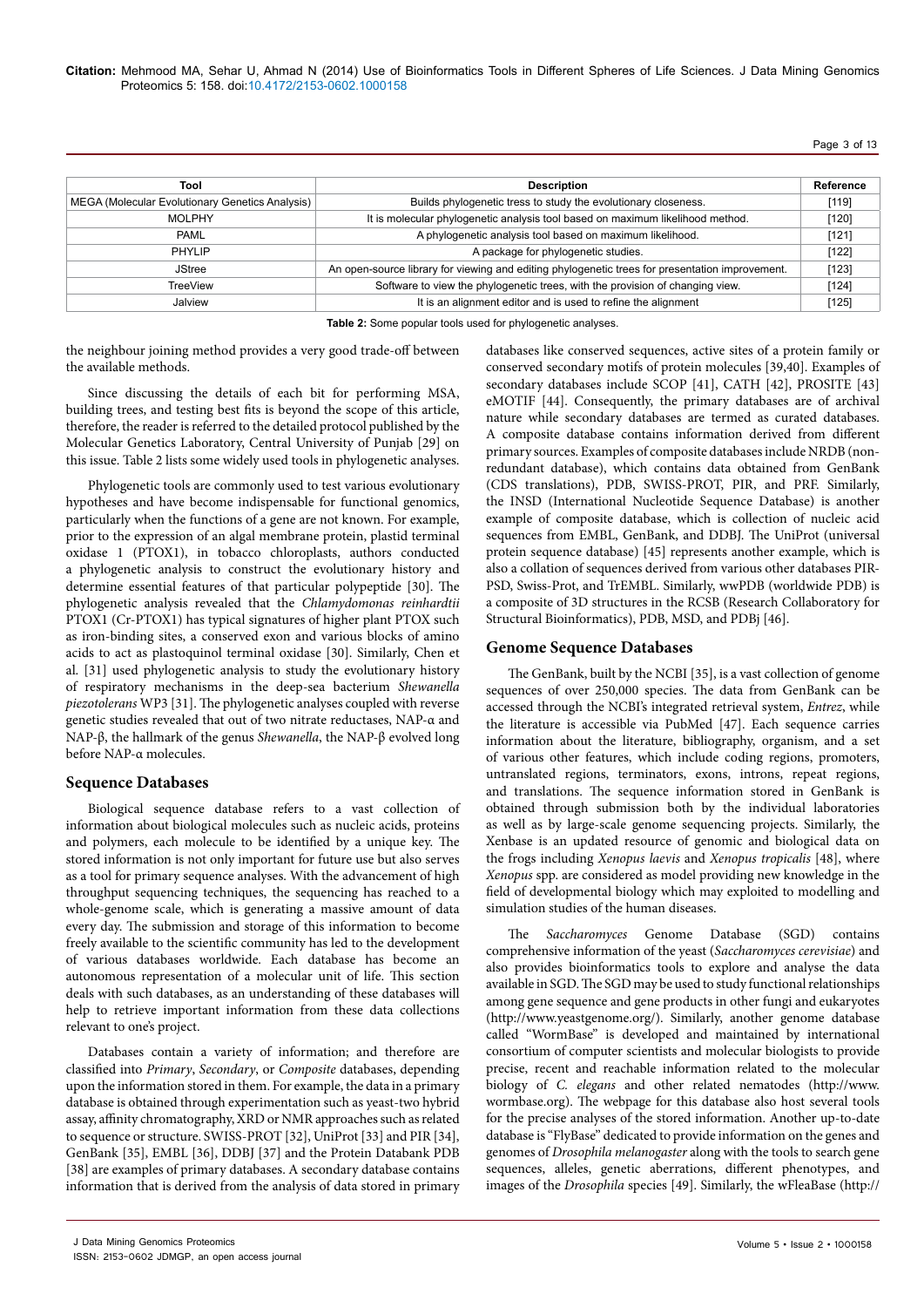Page 4 of 13

| <b>Database</b>                        | <b>Description</b>                                                                                                                                                                                                                                                                                                                                                                                                                                                                                                                                                                                                                                                                                                                                | Reference                       |
|----------------------------------------|---------------------------------------------------------------------------------------------------------------------------------------------------------------------------------------------------------------------------------------------------------------------------------------------------------------------------------------------------------------------------------------------------------------------------------------------------------------------------------------------------------------------------------------------------------------------------------------------------------------------------------------------------------------------------------------------------------------------------------------------------|---------------------------------|
|                                        | <b>Nucleotide Databases</b>                                                                                                                                                                                                                                                                                                                                                                                                                                                                                                                                                                                                                                                                                                                       |                                 |
| DNA Data Bank of Japan                 | It is the member of International Nucleotide Sequence Databases (INSD) and is one of the biggest resources for<br>nucleotide sequences.                                                                                                                                                                                                                                                                                                                                                                                                                                                                                                                                                                                                           | $[37]$                          |
| European Nucleotide<br>Archive         | It captures and presents information relating to experimental workflows that are based around nucleotide sequencing.                                                                                                                                                                                                                                                                                                                                                                                                                                                                                                                                                                                                                              | [126]                           |
| GenBank                                | It is the member of International Nucleotide Sequence Databases (INSD) and is a nucleotide sequence resource.                                                                                                                                                                                                                                                                                                                                                                                                                                                                                                                                                                                                                                     | $[47]$                          |
| Rfam                                   | A collection of RNA families, represented by multiple sequence alignments                                                                                                                                                                                                                                                                                                                                                                                                                                                                                                                                                                                                                                                                         | $[54]$                          |
|                                        | <b>Protein Databases</b>                                                                                                                                                                                                                                                                                                                                                                                                                                                                                                                                                                                                                                                                                                                          |                                 |
| Uniprot                                | One of the largest collection of protein sequences.                                                                                                                                                                                                                                                                                                                                                                                                                                                                                                                                                                                                                                                                                               | $[45]$                          |
| Protein Data Bank                      | This is another major resource of proteins containing information of experimentally-determined structures of nucleic acids,<br>proteins, and other complex assemblies.                                                                                                                                                                                                                                                                                                                                                                                                                                                                                                                                                                            | [38]                            |
| Prosite                                | Provides information on protein families, conserved domains and actives sites of the proteins.                                                                                                                                                                                                                                                                                                                                                                                                                                                                                                                                                                                                                                                    | $[43]$                          |
| Pfam                                   | Collection of protein families                                                                                                                                                                                                                                                                                                                                                                                                                                                                                                                                                                                                                                                                                                                    | $[39]$                          |
| <b>SWISS PROT</b>                      | A section of the UniProt Knowledgebase containing the manually annotated protein sequences                                                                                                                                                                                                                                                                                                                                                                                                                                                                                                                                                                                                                                                        | $[32]$ .                        |
| <b>InterPro</b>                        | Describes the protein families, conserved domains and actives sites                                                                                                                                                                                                                                                                                                                                                                                                                                                                                                                                                                                                                                                                               | [127]                           |
| Proteomics Identifications<br>Database | A public source, containing supporting evidence for functional characterization and post-translation modification of<br>proteins and peptides.                                                                                                                                                                                                                                                                                                                                                                                                                                                                                                                                                                                                    | [128]                           |
|                                        | <b>Genome databases</b>                                                                                                                                                                                                                                                                                                                                                                                                                                                                                                                                                                                                                                                                                                                           |                                 |
| Ensembl                                | It is a database containing annotated genomes of eukaryotes including human, mouse and other vertebrates.                                                                                                                                                                                                                                                                                                                                                                                                                                                                                                                                                                                                                                         | [129]                           |
| PIR                                    | An integrated public resource to support genomic and proteomic research                                                                                                                                                                                                                                                                                                                                                                                                                                                                                                                                                                                                                                                                           | $[34]$                          |
|                                        | <b>Miscellaneous Databases</b>                                                                                                                                                                                                                                                                                                                                                                                                                                                                                                                                                                                                                                                                                                                    |                                 |
| Medherb                                | Resource database for medicinally important herbs                                                                                                                                                                                                                                                                                                                                                                                                                                                                                                                                                                                                                                                                                                 | [130]                           |
| Reactome                               | A peer-reviewed resource of human biological processes                                                                                                                                                                                                                                                                                                                                                                                                                                                                                                                                                                                                                                                                                            | [131]                           |
| <b>TextPresso</b>                      | This database provides full text literature searches of model organism research, helps database curators to identify and<br>extract biological entities which include new allele and gene names and human disease gene orthologs                                                                                                                                                                                                                                                                                                                                                                                                                                                                                                                  | http://www.<br>textpresso.org/  |
| <b>TAIR</b>                            | The Arabidopsis Information Resource (TAIR) maintains a database of genetic and molecular data for the model<br>plant Arabidopsis thaliana. It provides information on gene structure, gene product, gene expression, DNA and seed<br>stocks, genome maps, genetic and physical markers.                                                                                                                                                                                                                                                                                                                                                                                                                                                          | http://www.<br>arabidopsis.org/ |
| dictyBase                              | dictyBase is an online bioinformatics database for Dictyostelium discoideum.                                                                                                                                                                                                                                                                                                                                                                                                                                                                                                                                                                                                                                                                      | [132]                           |
|                                        | <b>Signalling &amp; Metabolic Pathway Databases</b>                                                                                                                                                                                                                                                                                                                                                                                                                                                                                                                                                                                                                                                                                               |                                 |
| <b>KEGG</b>                            | KEGG is a suite of databases and associated software for understanding and simulating higher-order functional<br>behaviours of the cell or the organism from its genome information.                                                                                                                                                                                                                                                                                                                                                                                                                                                                                                                                                              | [133]                           |
| <b>CMAP</b>                            | Complement Map Database is a novel and easily accessible research tool to assist the complement community and<br>scientists from related disciplines in exploring the complement network and discovering new connections.                                                                                                                                                                                                                                                                                                                                                                                                                                                                                                                         | [134]                           |
| <b>SGMP</b>                            | The Signaling Gateway Molecule Pages (SGMP) database provides highly structured data on proteins which exist in<br>different functional states participating in signal transduction pathways.                                                                                                                                                                                                                                                                                                                                                                                                                                                                                                                                                     | [135]                           |
| PID                                    | The Pathway Interaction Database (PID) is a collection of curated and peer-reviewed pathways composed of human<br>molecular signaling and regulatory events and key cellular processes. It serves as a research to study the cellular<br>pathways with a special emphasis on cancer.                                                                                                                                                                                                                                                                                                                                                                                                                                                              | [136]                           |
| <b>HMDB</b>                            | The Human Metabolome Database (HMDB) is the most comprehensive curated collection of human metabolite and<br>human metabolism data in the world. It contains records for more than 2180 endogenous metabolites with information<br>gathered from thousands of books, journal articles and electronic databases along an extensive collection of experimental<br>metabolite concentration data compiled from hundreds of mass spectra (MS) and Nuclear Magnetic resonance (NMR)<br>from the analyses performed on urine, blood and cerebrospinal fluid samples. The HMDB is designed to address<br>the broad needs of biochemists, clinical chemists, physicians, medical geneticists, nutritionists and members of the<br>metabolomics community. | [137]                           |

**Table 3:** List of some popular databases.

wfleabase.org/) provides information on genes and genomes for species of the genus *Daphnia* (water flea) where *Daphnia* is considered as a model system to study and understand the complex interplay between genome structure, gene expression, individual fitness, and populationlevel responses to chemical contaminants and environmental change. Although, the wFleaBase contains data from all species of the genus yet the primary species are *D. pulex* and *D. magna.* Please refer to Table 3 for further information on genome databases.

## **Protein Sequence Databases**

The most significant protein sequence databases include SWISS-PROT (Swiss Protein) Databank [50], TrEMBL (translation of DNA sequences in EMBL) [32], UniProt (Universal Protein Resource) [33], PIR (Protein Information Resource) [34] and wwPDB (worldwide Protein DataBank). The SWISS-PROT [32] represents one of the comprehensive protein sequence databases. The SWISS-PROT provides information of its entries, which has been generated both experimental as well computational studies. It also provides links to several other data sources such as GenBank, EMBL, DDBJ, PDB and various other secondary protein databases namely domains, posttranslational modifications, species-specific data collections. The protein information in SWISS-PROT mainly concentrates on model organisms and human. The TrEMBL by contrast provides information on proteins from all organisms [32].

Similarly, the PIR is another comprehensive collection of protein sequences. It provides user several attractive features for example to search for a protein molecule via an 'interactive text search' and to perform various web-based analyses such as sequence alignment, matching of peptide molecules and peptide mass calculations [51].

The UniProt is one of the comprehensive collections of protein sequence resources, which are open to free access. The UniProt database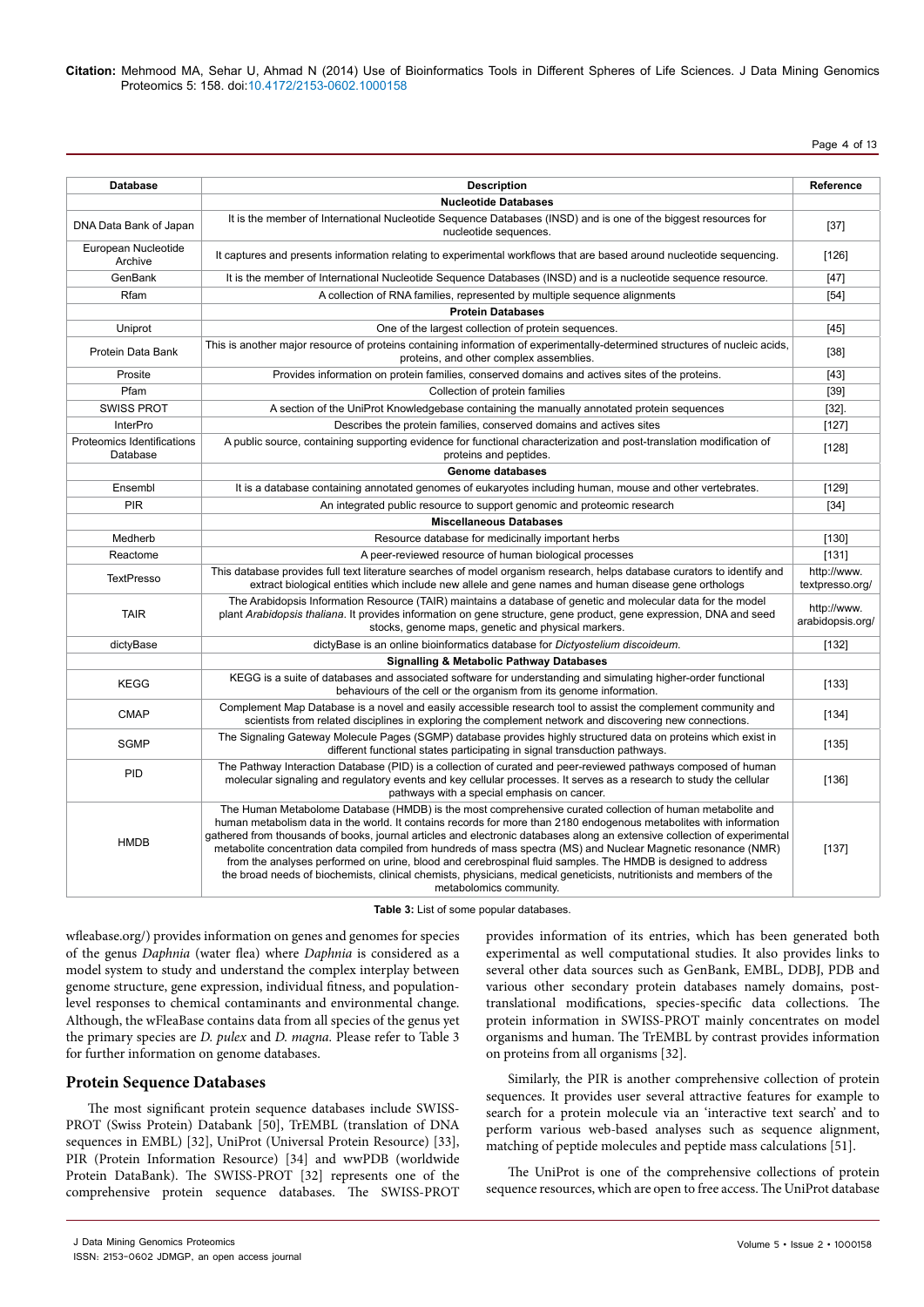## Page 5 of 13

emerged by combining SWISS-PROT, PIR and TrEMBL collections. It provides all sorts of protein information ranging from sequence to function [52]

The worldwide Protein Data Bank (wwPDB) has been exclusively designed to archive each single 3D structure of protein molecules to become freely available to the scientific community. The databank now contains over 83,000 experimentally generated structures. The PDB also constantly develops tools for the users to provide better access to the data [53].

## **Miscellaneous Databases**

The Rfam database contains comprehensive information about RNA molecules and their various features like secondary structures and gene expression modulating elements. The Rfam databases are hosted by the Wellcome Trust Sanger Institute and it is similar to the Pfam database for annotating protein families [54]. As there are number of curated databases available, one of such databases is IntAct, which contains data on protein interactions. All data manually curated by MINT (Molecular INTeraction database) curators has been shifted onto the IntAct database at EMBL-EBI and have been merged with the existing IntAct data collections [55].

MINT is another database that stores information about proteinprotein interactions derived from already published data in literature [56]. Curated databases for information on complex metabolic pathways have also been built. For example, the Reactome is one such curated database that represents a range of diverse human processes ranging from metabolism to signal transduction. The Reactome is an open source platform, which is freely available to be used and redistributed [57].

The Transporters Classification Database (TCDB) is a collection of membrane transporters [58]. It uses an internationally approved Transport Classification (TC) system for the classification of protein, which is similar to that of Enzyme Commission (EC). However, it also has some differences from EC system; it provides functional and phylogenetic information as well, for example. The information of more than 600 families of transporters is available in this database. A TC number to sequenced homologues of unknown function is assigned only if it belongs to rare or under-represented family. Various subunits are represented by 'S' followed by a number such as S1, S2, S3 and so on. Whereas the proteins which act as accessory transporters as well as those whose characterization is not complete yet are represented by number 8 and 9, respectively [59]. Similarly, the Carbohydrate-Active enzyme Database (CAZy) contains comprehensive information about carbohydrate-modifying enzymes and other information relevant to them. The enzymes are classified into distinct families on the basis of amino acid similarities in their sequences or the presence of various catalytic domains [60]. The databases about the structure, classification and ontology of the lipid molecules have been discussed in detail elsewhere [61]. Since, comprehending all the databases is beyond the scope of this article, we have listed some popular databases in Table 3.

## **Predicting Protein Structure and Function**

Protein molecules begin their life as shapeless amino acid strings, which ultimately fold up into a three-dimensional (3D) structure to become biologically active. The folding of the protein into a correct topology is a pre-requisite for any protein to perform its biological functions. Therefore, information of 3D structure of a protein is necessary to gain an insight into the function of a specific protein. Usually, 3D structures are determined by X-ray crystallography

or related techniques like NMR. However, these techniques are expensive, difficult and time consuming and are often hampered by the poor heterologous expression, and attempts to obtain good crystals [62]. Therefore, very few structures (~250) using XRD and NMR spectroscopy are submitted compared to nearly a million monthly submissions to NCBI. Information of tertiary structures on genomescale level for many proteins is therefore lacking. Alternatively, a protein's 3D structure can be predicted using various bioinformatics tools, and consequently has become one of the hot topics in the field of bioinformatics [62].

Bioinformatics approaches can easily identify secondary structure elements in a protein sequence such as helices, sheets, domains, strands and coils. Proteins adopt a specific structure due to the presence of weaker electrostatic forces such as hydrogen bonds between these elements. Therefore, the propensity of appearing certain residues in a particular region of protein such as sheets or coils can be useful to predict a secondary structure of a protein. The most straightforward approach to predict a 3D structure of a protein molecule is comparative modelling. In this approach, a related template (at least 30% sequence identity with target protein) is selected to predict the unknown structure. Since, the 3D structural information is scant, and it is not possible to infer tertiary structures from similarity searches. Therefore, targets not having sufficient identity can be modelled by using different approaches such as known as threading or fold-recognition [63]. In case where these tools fail to generate a reliable structure, then a combination of various physical principles is applied.

The most commonly used method is homology modelling for predicting template-based structure of target protein. However, relatively low number of structures available in PDB hampers this approach [64]. A variety of procedures is available to model the target protein if a homologue of an unknown protein is available such as COMPOSER [65] or 3D –JIGSAW [66] and MODELLER [67] to name a few.

The majority of secondary structure prediction tools use the frequency of observed amino acids at a certain position, which is guessed from the 3D structures determined experimentally. Therefore, earliest methods used observed periodicity of residues to predict secondary structures. However, advanced methods to predict secondary structures or identify secondary structure elements in a given protein sequence use neural networks such as NNPredict. The NNPredict is a multilayer neural network-based method, which predicts the position of each amino acid by letters 'H' or 'E' for residues appearing in helices or coils respectively. Similarly, the PredictProtein is another automated server, which is based on neural network. It uses multiple sequence alignment to predict various structural and functional annotations of a protein molecule. JPred is another neural-network based method that uses a combination of various methods to predict secondary structure. Since it uses different methods to predict a structure, therefore, its predictions are usually of higher accuracy. To have a snapshot of various protein prediction tools, visit this page [http://www.biologie.uni-hamburg.de/b](http://www.biologie.uni-hamburg.de/b-online/library/genomeweb/GenomeWeb/prot-2-struct.html)[online/library/genomeweb/GenomeWeb/prot-2-struct.html.](http://www.biologie.uni-hamburg.de/b-online/library/genomeweb/GenomeWeb/prot-2-struct.html)

For predicting structures, computer simulations include energy calculations based on physio-chemical principles, thermodynamic equilibrium with a minimum free energy and global minimum free energy of protein surface. A number of tools are available to predict the secondary structure of a protein molecule. One of the most important tools is ExPASy (the Expert Protein Analysis System), powered by the Swiss Institute of Bioinformatics (SIB). The Expasy provides access to a number of web-based sources such as SWISS-PROT, TrEMBL,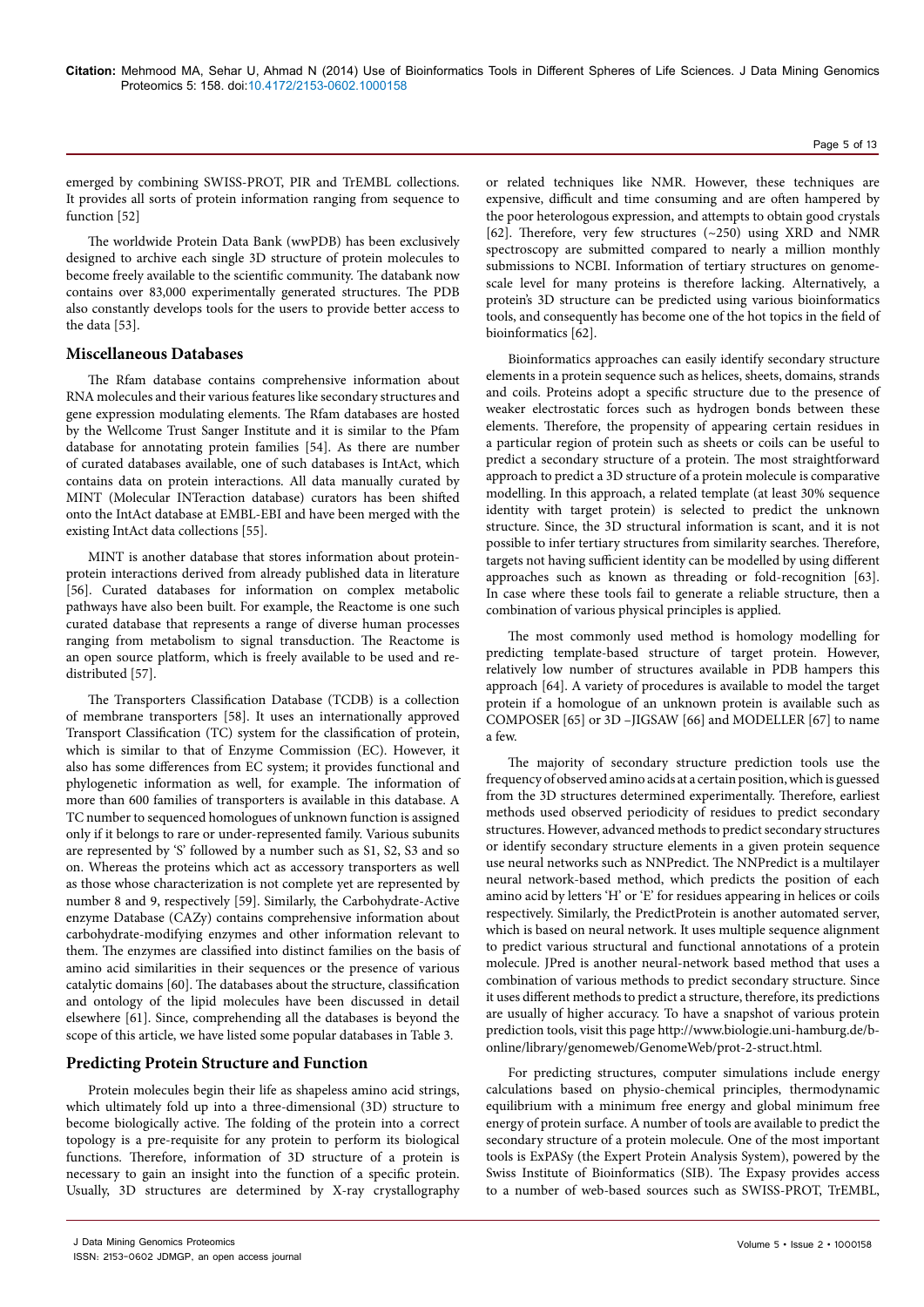## Page 6 of 13

| Tool             | <b>Description</b>                                                                                          | References |
|------------------|-------------------------------------------------------------------------------------------------------------|------------|
| CATH             | A semi-automatic tool for the categorized organization of proteins.                                         | [138]      |
| RaptorX          | It facilitates the user to predict protein structure based on either a single- or multi-template threading. | [139]      |
| JPRED            | Used to predict secondary structures of proteins.                                                           | [140]      |
| <b>PHD</b>       | Used to predict neural network structure.                                                                   | [141]      |
| <b>HMMSTR</b>    | A hidden Markov model for the prediction of sequence-structure correlations in proteins.                    | [142]      |
| APSSP2           | Predicts the secondary structure of proteins.                                                               | [143]      |
| MODELLER         | Predicts 3D structure of protein based on comparative modelling                                             | $[70]$     |
| Phyre and Phyre2 | Web-based servers for protein structure prediction                                                          | [144]      |

**Table 4:** Selected tools used to perform structure-function analyses of proteins.

SWISS-2DPAGE, PROSITE, ENZYME and the SWISS-MODEL to perform a protein's structure- as well as function-related studies. The Expasy also provides several additional tools to determine similarity, pattern identification, and studying posttranslational modifications [68]. The iterative threading assembly refinement (I-TASSER) is a webbased tool, which generates automated protein structure and makes functional predictions. The server generates 3D models of a target protein via multiple threading using templates from PDB [69].

These approaches have been successfully applied to predict the structure of chitin-binding proteins CBP50 and CBP24 from *B. thuringiensis* serovar konkukian S4 using Modeller v9.0 [70] and Auto Dock vina [21,71,72]. Another study explored the pathogenicity of *Mycoplasma genitalium* strain G37 in sexually transmitted diseases by modelling the hypothetical proteins of the selected strain using (PS)2v2 sever [73]. Similarly, a putative gene (deactylase or xylanase) *cda*1 was subjected to functional annotation, and it was confirmed that the enzyme encoded by *cda*1 gene is a chitin deacetylase gene and may not have any xylanase activity [74]. Table 4 lists some commonly used tools to predict secondary structure of protein molecules.

## **Molecular Interactions**

Proteins seldom perform their functions in isolation, and therefore often interact with other molecules all the time to execute a certain process. Understanding how biomolecules interact with other molecules holds numerous implications, for example, for protein folding, drug design and purification techniques [75] and therefore has become one of the mostly pursued research area using either experimental or bioinformatics approaches. Understanding of molecular interactions is also essential to elucidate the biological functions of a molecule. For example, protein-protein interactions play a key role in cellular activities such as signalling, transportation, homeostasis, cellular metabolism and various biochemical processes [76].

Bioinformatics in this regard becomes quite handy to predict protein-protein interactions without resorting to costly, and timeconsuming physical approaches such as X-ray crystallography and Nuclear Magnetic Resonance (NMR) spectroscopy. Often crystal structure coordinates give misleadingly static views of interactions as a complex cannot be represented by a single structure. Therefore, it has been realized that 3D structure of a molecule cannot produce a complete picture of each and every individual interaction. Therefore, computational approaches capable to predict reliable protein-protein interactions have become essential. Nevertheless, such studies generate useful information, which enable scientists to determine a specific pathway to be manipulated in order to achieve required change(s) in the cell.

The parameters governing protein-protein interactions include interface size, amino acid composition at interface, types of chemical groups, complementarity between surfaces, hydrophobicity, hydrogen

bonds, and conformational changes whilst complex formation takes place. These properties are studied using various protein datasets. The *in-silico* approaches used to study molecular interactions fall into two groups: homology based, and non-homology based. The homologybased methods as the name implies work on direct comparison of protein sequences. The non-homology approaches take into account functional interactions collectively. Although the homology-based methods remain the most preferred methodology, the non-homologybased methods are powerful to assign functions to those genes whose homologues have not been characterized yet. For example, Lu et al. [77] developed 2,865 protein-protein interactions using a multimeric threading approach [77] and out of these 1138 were confirmed in the DIP (Database of Interacting Proteins) [78]. Recently, Hosur et al. [79] developed a new three-step algorithm, Coev2Net, to predict proteinprotein interactions. The algorithm is capable to predict interactions with a high-level of performance as compared to prevalent methods. Similarly, Zhang et al. [80] used PrePPI algorithm to predict a large number of reliable interactions from both yeast (30,000) and human (>300,000) [80]. However, all methods have their own limitations. For instance, they make use of fewer examples, which cannot be applied to all species or all proteins. In an attempt to develop a universal methods, Valente and co-workers [81] designed a method called Universal *In silico* Predictor of Protein-Protein Interactions (UNISPPI), which can be applied to a range of diverse species, hence it was termed 'universal'. Other useful features of the model include its capability to differentiate instances of a complete proteome or even parasite-host associations.

Apart from prediction of protein structures, the molecular modelling can also assist in choosing one unique conformations, which governs the activity of a biomolecule. Other applications include spotting residues at 'hot-spot' of protein interfaces by docking a protein onto a small molecule called ligand. There are a large number of softwares available to perform docking calculations; only few, which are most widely used, will be discussed here.

The best-known docking program is DOCK, which is able to assign ligand site on the receptor quite reliably. It also performs evaluation of the quality of the fit. Another program GRID [82] uses a 3D grid to find out protein binding sites for ligands. AUTODOCK is another commonly used suit and is perhaps one of the most cited platform for the prediction of protein-ligand docking studies (http://autodock. scripps.edu/). It is run and maintained jointly by The Scripps Research Institute (TSRI) and Olson Laboratory. The High Ambiguity Driven protein-protein Docking (HADDOCK) (http://haddock.science. uu.nl/) is another docking approach for the modelling of bio-molecular complexes [83]. For a comprehensive comparison of various docking programs, reader is referred to the review article published by [84]. Similarly, an algorithm, IsoRank, was developed to perform the global alignment of multiple protein-protein interaction networks to maximize the overall match across all input networks. The IsoRank was used to compute the first known global alignment of PPI networks using five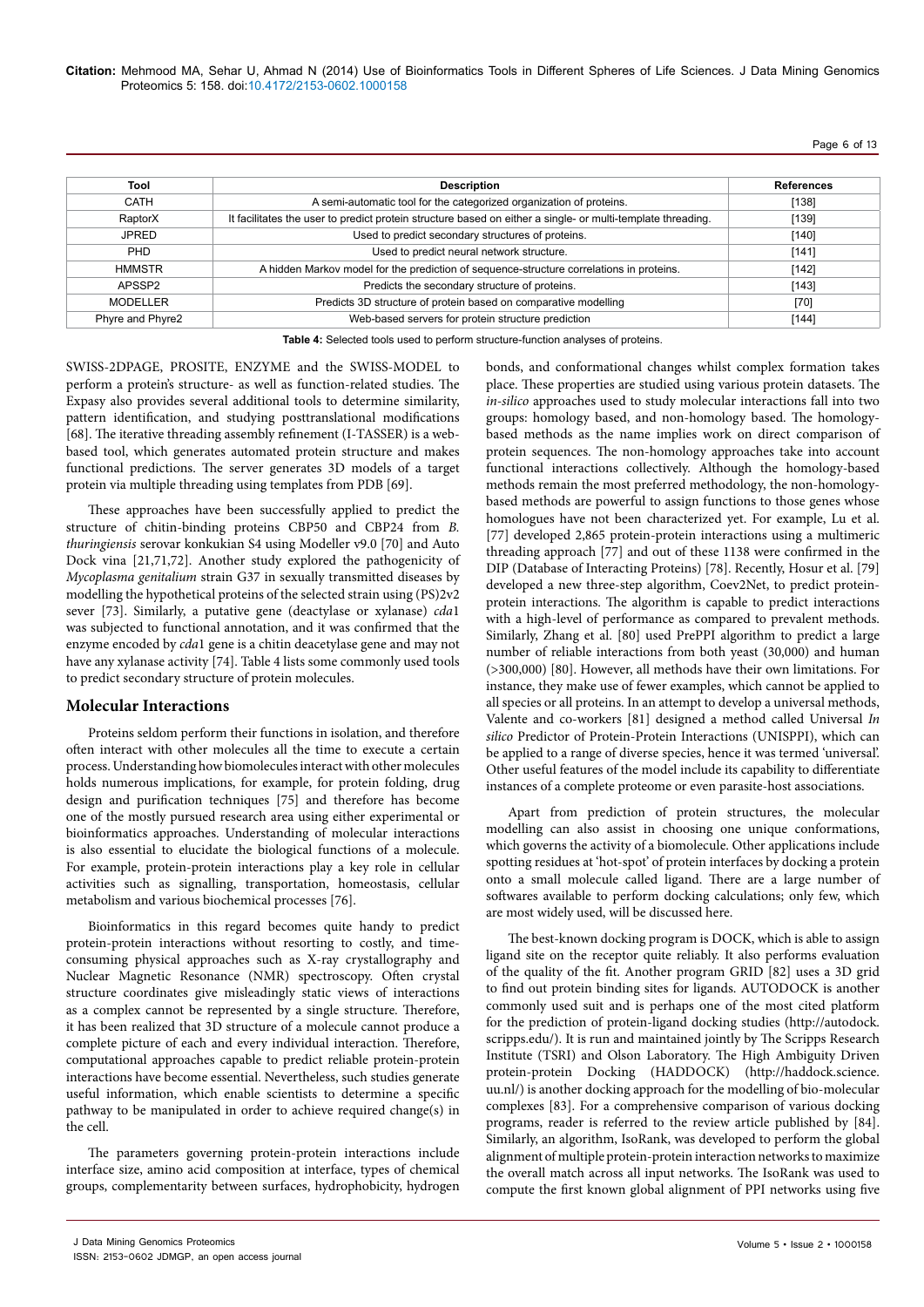## Page 7 of 13

| Tool           | <b>Description</b>                                                                                                                                                                                                                                                                                                                                           | Reference |
|----------------|--------------------------------------------------------------------------------------------------------------------------------------------------------------------------------------------------------------------------------------------------------------------------------------------------------------------------------------------------------------|-----------|
| <b>SMART</b>   | A Simple Modular Architecture Retrieval Tool; describes multiple information about the protein query.                                                                                                                                                                                                                                                        | [145]     |
| AutoDock       | Predicts protein-ligand interaction and is considered as reliable tool.                                                                                                                                                                                                                                                                                      | [146]     |
| <b>HADDOCK</b> | Describes the modelling and interaction of bio-molecular complexes such as protein-protein, protein-DNA                                                                                                                                                                                                                                                      | $[83]$    |
| <b>BIND</b>    | A database that provides access to molecular interaction and bio-complexes                                                                                                                                                                                                                                                                                   | [89]      |
| <b>MOE</b>     | An integrated package of tools used for drug discovery. It combines visualization, modelling, and drug discovery on one<br>plate-form.                                                                                                                                                                                                                       | [147]     |
| <b>STRING</b>  | A database of both known and predicted protein interactions.                                                                                                                                                                                                                                                                                                 | [148]     |
| <b>MIMO</b>    | A dynamics graph-matching tool for the comparison of biological pathways in an efficient manner.                                                                                                                                                                                                                                                             | [149]     |
| IntAct         | It is an open source database system and provides analysis tools for molecular interaction data. All interactions are<br>derived from literature curation or direct user submissions and are freely available.                                                                                                                                               | $[55]$    |
| Graemlin       | It is capable of scalable multiple network alignment with its functional evolution model that allows both the<br>generalization of existing alignment scoring schemes and the location of conserved network topologies other than<br>protein complexes and metabolic pathways.                                                                               | [150]     |
| PathBLAST      | It is meant to search protein-protein interaction network of the any selected organism and extracts all interaction<br>pathways that align with the query.                                                                                                                                                                                                   | [151]     |
| CFinder        | This tool is capable of finding and visualizing the overlapping dense groups of nodes in networks, and quantitative<br>description of the evolution of social groups. It is efficient for clustering data represented by genetic or social networks<br>and microarray.                                                                                       | [152]     |
| <b>MCODE</b>   | It is suited for both computationally and biologically oriented researchers. Its features include; Fast network clustering,<br>Fine-tuning of results with numerous node-scoring and cluster-finding parameters, Interactive cluster boundary and<br>content exploration, Multiple result set management, Cluster sub-network creation and plain text export | [153]     |

**Table 5:** Selected tools to study the molecular interactions.

species: yeast, fly, worm, mouse and human. It was revealed functional orthologs across these species [85]. Later, IsoRankN (IsoRank-Nibble) was developed based on spectral methods and is error-tolerant and computationally efficient [86].

Computer based techniques could assist and accelerate the discovery of biological mechanism and lead molecules needed for new drug. For example, virtual screening of flavonoids from *Amelanchier*  alnifolia against Hepatitis C virus (HCV)'s non-structural NS<sub>3</sub>/4A protease /helicase discovered a high binding affinity of Quercitin 3- galactoside and 3-glucoside with  $HCV/NS_{3}/4A$  [87]. The study suggested that Quercitin 3- galactoside and 3-glucoside might be good candidates for inhibition of  $HCV$   $NS_{3}/4A$ . Similarly, Sehar and co-workers predicted a chitin-binding site in CBP24 [72] and CBP50 [21] of *Bacillus thuringiensis* using molecular modelling to study chitindegradation pathways to be used in engineering fungal resistance mechanisms in plants.

The massive generation of data has led to the development of various databases to organize and facilitate study on molecular interactions. For example, signal transduction pathways databases may include protein-protein, protein-DNA, Protein-RNA, DNA-RNA, DNAsubstrate interactions [88]. The Biomolecular Interaction Network Database (BIND) is one of the largest available information resources that provide access to pairwise molecular interaction and complexes [89]. Similarly, MINT is another database, which stores information of functional interactions of biological molecules [90]. A list of selected tools to study protein-protein interactions is given in Table 5.

## **Drug Designing**

Drug discovery is a process by which new drug molecules are discovered or designed to cure different diseases. Before the advent bioinformatics tools, scientists used chemistry, pharmacology and clinical sciences to discover new compounds. However, the traditional process is quite slow and expensive as well. The market pressure to find new drugs in a short period with minimum risks has fuelled the interest in alternative ways of designing drugs such as bioinformatics. Bioinformatics has greatly facilitated this complex process and is playing a vital role in advancing the process of drug discovery/designing, since it

is faster to analyse molecules on computer as compared to experimental approaches. In fact, a completely new and dedicated field known as Computer Aided Drug Design (CADD) has come into existence to discover novel drug molecules [91]. The whole process of discovering and designing new drug molecules is quite complicated and is quite challenging. The entire process can be divided into four different steps: identification of drug target, validation of target, lead identification, and lead optimization [92]. In this section, we will briefly discuss how bioinformatics is useful in discovering new drugs.

Since drug molecules always act on a target to deliver therapeutic benefit to the patient. The *target* is a small key biomolecule that allows the drug molecule to produce a desired effect on metabolic or signalling pathway pertinent to the disease under study without interfering the normal functioning of the cell. Therefore, the very first step in the drug designing process is to identify a target involved in that disease. This demands a full knowledge of metabolic processes in normal as well as diseased conditions. The sequencing of human genome provided over 30,000 genes to researchers to include them in their search for new drug targets [93]. Since then the number of potential drug targets is increasing day-by-day [92]. Understanding how a gene functions is indeed a key to choose a gene as a target. A number of databases have been developed to facilitate the search of new drug targets (Table 6).

After selecting potential targets, the involvement of those targets in a particular disease is studied. This is target validation. The targets are compared to analyse for their ability to influence that disease. This is also necessary to determine the likelihood of success in next phase. Bioinformatics approaches such as modelling enable scientists to tailor compounds to bind at a particular site (Predicting protein structure and function for detail on modelling). Next scientists have to find a certain compound - lead compound - capable to alter the action of target. A number of bioinformatics tools allow virtual screening of a large number of compounds that could bind/inhibit or activate a protein. The virtual High Throughput Screening (vHTS) enables identification of promising molecules as early as possible; one of the most needed process in the entire drug discovery process. Often the identified compounds do not have required properties, and therefore they are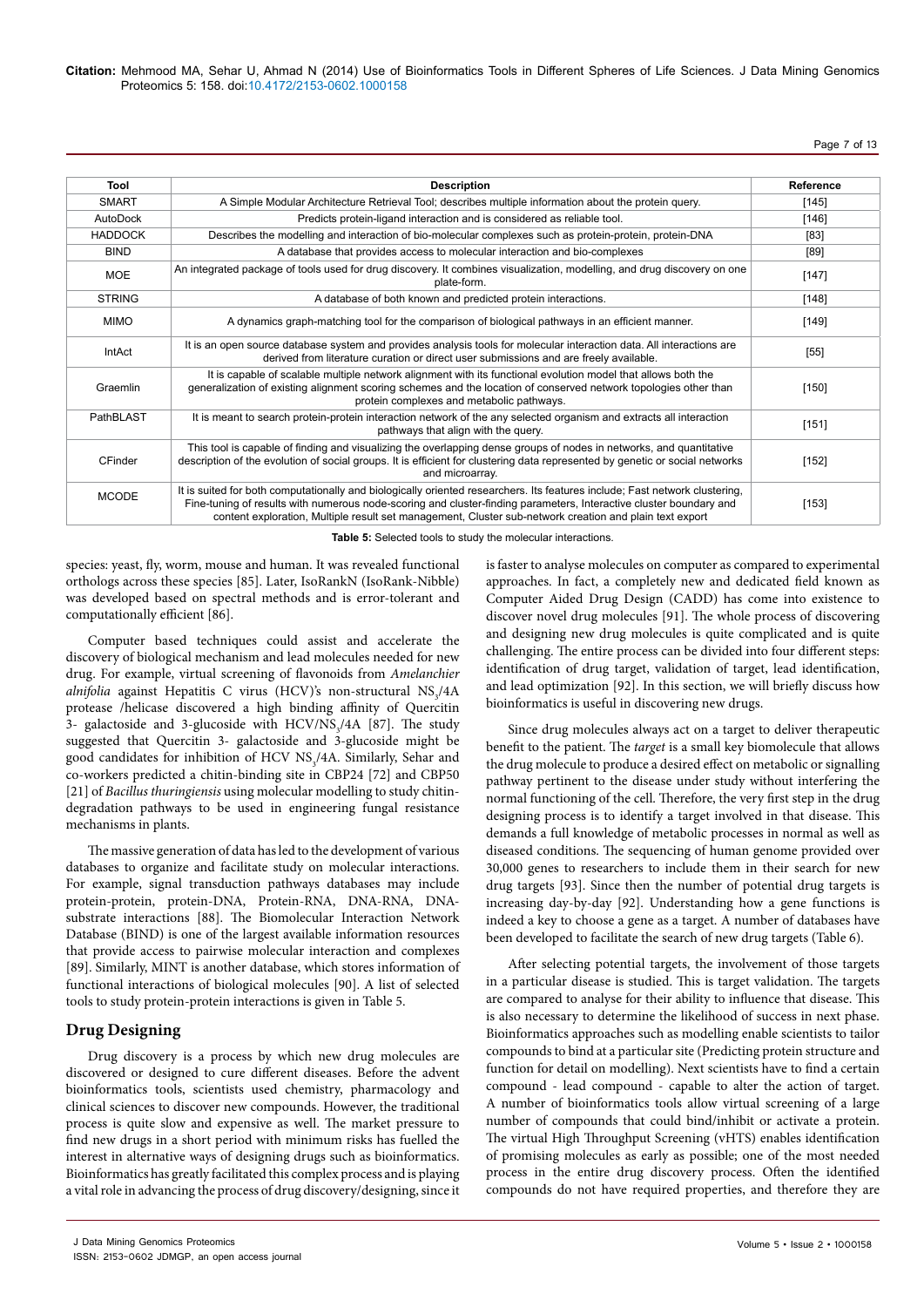## Page 8 of 13

| <b>Database</b>                                                            | <b>Description</b>                                                                                                                                                                                                                                                                                                                                                                                                                                                                       | <b>Reference/URL</b>                                      |
|----------------------------------------------------------------------------|------------------------------------------------------------------------------------------------------------------------------------------------------------------------------------------------------------------------------------------------------------------------------------------------------------------------------------------------------------------------------------------------------------------------------------------------------------------------------------------|-----------------------------------------------------------|
| <b>Potential Drug Target</b><br>Database (PDTD)                            | It is a dual function, wide-range database of drug targets that is globally accessible via internet,<br>containing 1207 entries including 842 with known structures.                                                                                                                                                                                                                                                                                                                     | [154]                                                     |
| Drug Bank                                                                  | It is an exclusive resource that interconnects the drug-target data. It contains 7681 drug entries including<br>1545 FDA-approved, 155 FDA-approved biotech-based drugs, 89 nutraceuticals and over 6000<br>experimental drugs along with 4218 non-redundant protein sequences which are associated to these<br>drug entries.                                                                                                                                                            | [155]                                                     |
| <b>Therapeutic Target</b><br>Database (TTD)                                | It is a collection of known and explored therapeutic proteins and DNA targets, the disease, pathways<br>involved in the disease and the corresponding drugs directed at each of these targets. It also provides<br>links to relevant databases about target function.                                                                                                                                                                                                                    | [156]                                                     |
| <b>TDR Target Database</b>                                                 | It is a database as well as a tool. It is meant to identify and prioritize the genes of interest from the<br>ignored disease pathogens by running simple queries, assigning them numerical values and combining<br>the output to produce a ranked list of candidate targets. The TDR here is abbreviated for Tropical<br>Disease Research which is a special program within the World Health Organization (WHO) agenda.                                                                  | [157]                                                     |
| <b>MATADOR: Manually</b><br>Annotated Targets and<br>Drugs Online Resource | MATADOR is a resource for protein-chemical interactions. In contrast to DrugBank which usually contains<br>only the main mode of interaction, the MATADOR provides manually annotated list of direct (binding) as<br>well as protein-chemical interaction. Each interaction is linked to PubMed or OMIM entries that were used<br>to deduce the interaction. The user can choose either to trust only the direct interactions (with a known<br>mechanism) or also indirect interactions. | [158]                                                     |
| TB Drug Target Database                                                    | This is a specialized database contains information on drugs and target proteins for the treatment of<br>tuberculosis (TB) only including the structural details of inhibitors.                                                                                                                                                                                                                                                                                                          | http://www.bioinformatics.org/<br>tbdtdb/                 |
| DrugPort                                                                   | It provides the structural information available in the Protein Data Bank (PDB) related to drug molecules<br>and their targets based on the latest version of DrugBank database.                                                                                                                                                                                                                                                                                                         | http://www.ebi.ac.uk/thornton-<br>srv/databases/drugport/ |
| ChEMBL                                                                     | It is a collection of drug-like bioactive molecules, along with their 2-D structures, calculated and<br>abstracted properties such as; logP, molecular mass, Lipinski Parameters, binding constants, pharmaco-<br>kinetics etc.                                                                                                                                                                                                                                                          | [159]                                                     |

#### **Table 6:** Some popular drug target databases.

| Tool             | <b>Description</b>                                                                                                                                                                                                                                                                                                                                                                                                                           | <b>Reference/URL</b>                                        |
|------------------|----------------------------------------------------------------------------------------------------------------------------------------------------------------------------------------------------------------------------------------------------------------------------------------------------------------------------------------------------------------------------------------------------------------------------------------------|-------------------------------------------------------------|
| Abalone          | Abalone is a general purpose molecular modeling program which is meant for biomolecular dynamics<br>simulations of proteins, DNA, ligands. It has by-default ability to interact with external quantum<br>programs NWChem, CP2K and PC GAMESS/Firefly).                                                                                                                                                                                      | http://www.biomolecular-modeling.<br>com/Abalone/index.html |
| Ascalaph         | Similar to Abalone, Ascalaph is also a general purpose molecular modeling tool to perform quantum<br>mechanics calculations for model development, molecular mechanics and dynamics simulations of DNA,<br>proteins and hydrocarbons, either in the gas or in condensed phase. It has a built-in ability to interact with<br>external molecular modeling packages such as, (MDynaMix, ORCA, NWChem, CP2K, PC GAMESS/<br>Firefly and DelPhi). | http://www.biomolecular-modeling.<br>com/Products.html      |
| Discovery Studio | Discovery Studio is a comprehensive modeling and simulation package focused on optimizing the drug<br>discovery process including the capabilities of small molecule simulations, pharmacophore modelling,<br>protein-ligand docking, protein homology modelling, sequence analyses, protein-protein docking and<br>antibody modelling, etc.                                                                                                 | http://accelrys.com/products/<br>discovery-studio/          |
| Amber            | Amber is the collection of programs that facilitate users to perform molecular dynamics simulations with an<br>emphasis on biomolecules.                                                                                                                                                                                                                                                                                                     | [160]                                                       |
| FoldX            | FoldX provides quick and quantitative estimation of molecular interactions which are contributing towards the<br>stability of either single protein or protein complexes.                                                                                                                                                                                                                                                                    | http://foldx.crg.es/                                        |

**Table 7:** Molecular dynamics simulation tool.

'refined' to produce more specific effect with reduced number of side effects. This process is 'lead optimization'.

A number of computer techniques are capable enough to give a compound a higher specificity and fewer side effects. Since lead optimization is the most expensive step in the entire drug discovery process, therefore, often scientists have to develop chemical analogues of such compounds with desired properties. Following the identification and refinement of the lead molecule, scientists conduct pre-clinical animal safety tests. If the lead molecules do not have required binding properties, the drug discovery project is likely to fail [5].

One of the challenges for researchers for developing a new drug is the prediction of drug-like properties of the lead compound. These properties include charge distribution, solubility, hydrophobicity, pKa, refractivity, molecular weight, and ClogP/LogD. Therefore, the initial evaluation with the help of bioinformatics techniques can significantly influence the ultimate success of the project [94].

Many tools are available to predict drug-like properties and ADMET (absorption, distribution, metabolism, excretion, and toxicity). For

example, the OSIRIS Property Explorer is a web-based tool, which predicts a number of ADMET properties including cLogP, solubility, Toxicity, and Overall Drug-Score. The values are displayed in different colours like green for good, red for bad and yellow for irrelevant. Although it is very user-friendly platform, however, independent assessment is needed of its quality. Similarly, ChemSilico is neural net based prediction method, which calculates ADMET properties. This tool has been validated and trained using over 35,000 tested compounds. The Pre-ADME is another freely available web-based utility that predicts ADMET properties of a druggable compound. Similarly PASS Online (Prediction of Activity Spectra for Substances) is a Bayesian-based tool that calculates over 4000 different biological activities including pharmacological effects, mutagenicity, mode of action, toxicity, interaction with metabolic enzymes and transporters, influence on gene expression, and embryotoxicity. PASS is able to predict with a validation of 85%. It is freely available, but the user has to register first. DREADD (designer receptors exclusively activated by designer drugs) is a recent addition in the toolkit of a computational biologist for the identification of druggable targets for both known and orphan GPCRs (G-protein coupled receptors). It also allows one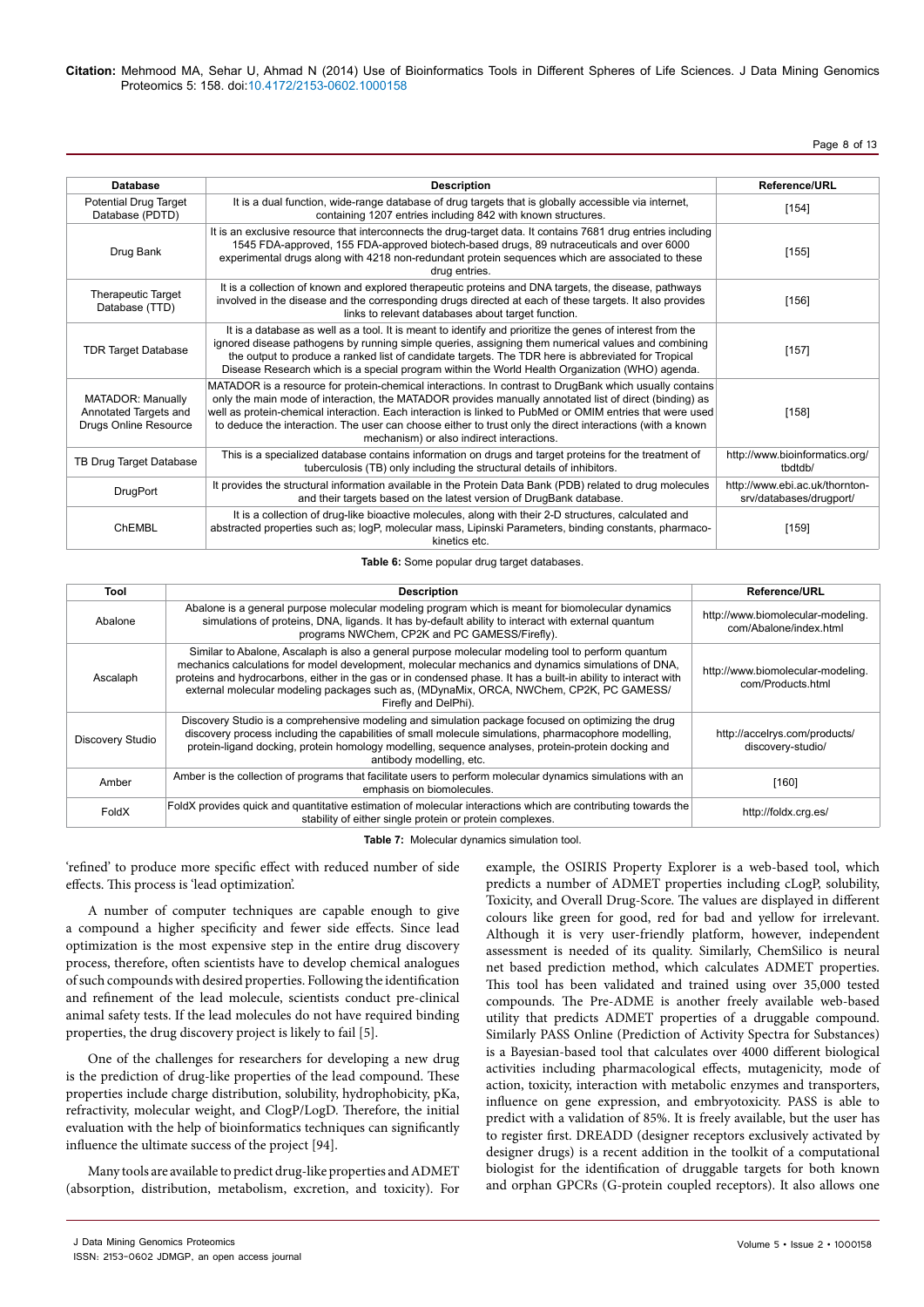Page 9 of 13



to study the activities of novel drugs as well. For more on DREADDs, please refer to the comprehensive review published by [95].

Due to space limitations, it is not possible to include every ADMET prediction tool here. For more details on how drug metabolism is studied using various bioinformatics tools, kindly refer to [96]. Table 7 gives list of various ADMET prediction tools.

It is interesting to note that structure-based predictions are considered more accurate compared to empirically derived predictions due to the detailed understanding of the structure of the substrates and active sites. The generation of more and more structural data is now making it possible to design tools generating mechanistic prediction for ADMET. Even when a structure of a protein is not available, various bioinformatics tools such as modelling allow predicting the structure of an unknown protein. However, having a 3D structure of a protein is not enough to carry out ADMET work. To comprehend mechanistic details of an enzyme, understanding the enzyme-substrate interaction is also essential. This is carried out using another set of computation tools collectively termed as docking. These tools allow one to have study active sites at a molecular level by dock a protein onto a substrate molecule.

Each New Chemical Entity (NCE) should have acceptable ADMET properties to pass through the clinical trials. ADMET data is necessary to determine the feasibility and safety of the drug in human. ADMET deficiencies are the leading cause of failure of most of the drug candidates. The Swiss Institute of Bioinformatics (SIB) has developed an interactive directory of different *in silico* tools used at each stage of drug discovery. The directory is accessible from this URL [http://www.](http://www.click2drug.org/citations.html) [click2drug.org/citations.html](http://www.click2drug.org/citations.html)

There are a number of drugs whose development was assisted by structure-based design and screening strategies. The discovery of the HIV protease inhibitors is one of the examples [97]. Similarly, Reddy et al. [98] used computational tools to develop cyclooxygenase (COXs) based anti-inflammatory drug with no gastric side effects [98]. In order to identify various mutant forms of H-Ras (Harvey-Ras) polypeptides in cancer patients, Jayakanthan and co-workers performed virtual

screening of lead compounds. The authors were able to identify two novel leads, 3-aminopropanesulphonic acid and hydroxyurea. The docking analysis revealed that Ile-36, Glu-37, Asp-38 and Ser-39 were involved in the interaction with the ligand [99]. In a study aimed at finding novel targets for globlastoma, use of bioinformatics tools led to the discovery of several novel genes related to the disease [100]. The study was also be to discover a regulatory feedback loop mediated by cyclin-dependent kinase 1 (CDK1) and WEE1. Similarly, Wu et al. [101] developed tumour-specific networks to identify targets from differentially expressed tumour genes for breast, colon and lung cancer [101]. By using this approach, authors were able to identify several new targets for cancer of which two, Calcium/calmodulin-dependent serine protein kinase (CASK) and RuvB-like1, have recently been verified by experimental approaches [102]. In another study, McDermott and coworkers [103] applied protein-protein interaction approach to newly discovered differentially expressed proteins from a cell culture model of HCV (Hepatitis C Virus) to identify novel targets [103] (Figure 1).

## **Molecular dynamic simulations**

As we know, biological activities are the result of molecular interactions that occur in a time-dependent manner. This time dependent behaviour of a molecule could be studied using another set of bioinformatics tools collectively referred as Molecular Dynamics Simulations (MDS). The MDS techniques aim to provide detailed information on the fluctuations, dynamic processes such as ion transport, and small- and large-scale conformational changes of proteins, nucleic acids, and their complexes occurring in biological systems. They also assist determination of structures from experimental approaches like XRD and NMR spectroscopy. The MDS tools could also be useful in gaining insights into situations where use of experimental means is not possible.

For example, to determine which serine residues take part in phosphorylation of starch branching enzyme IIb (SBEIIb) authors used MDS together with site-directed mutagenesis and mass spectroscopy. The study was able to determine that phospho-Ser297 forms a stable salt bridge with Arg665, part of a conserved Cys-containing domain in plant branching enzymes. This study hold numerous implications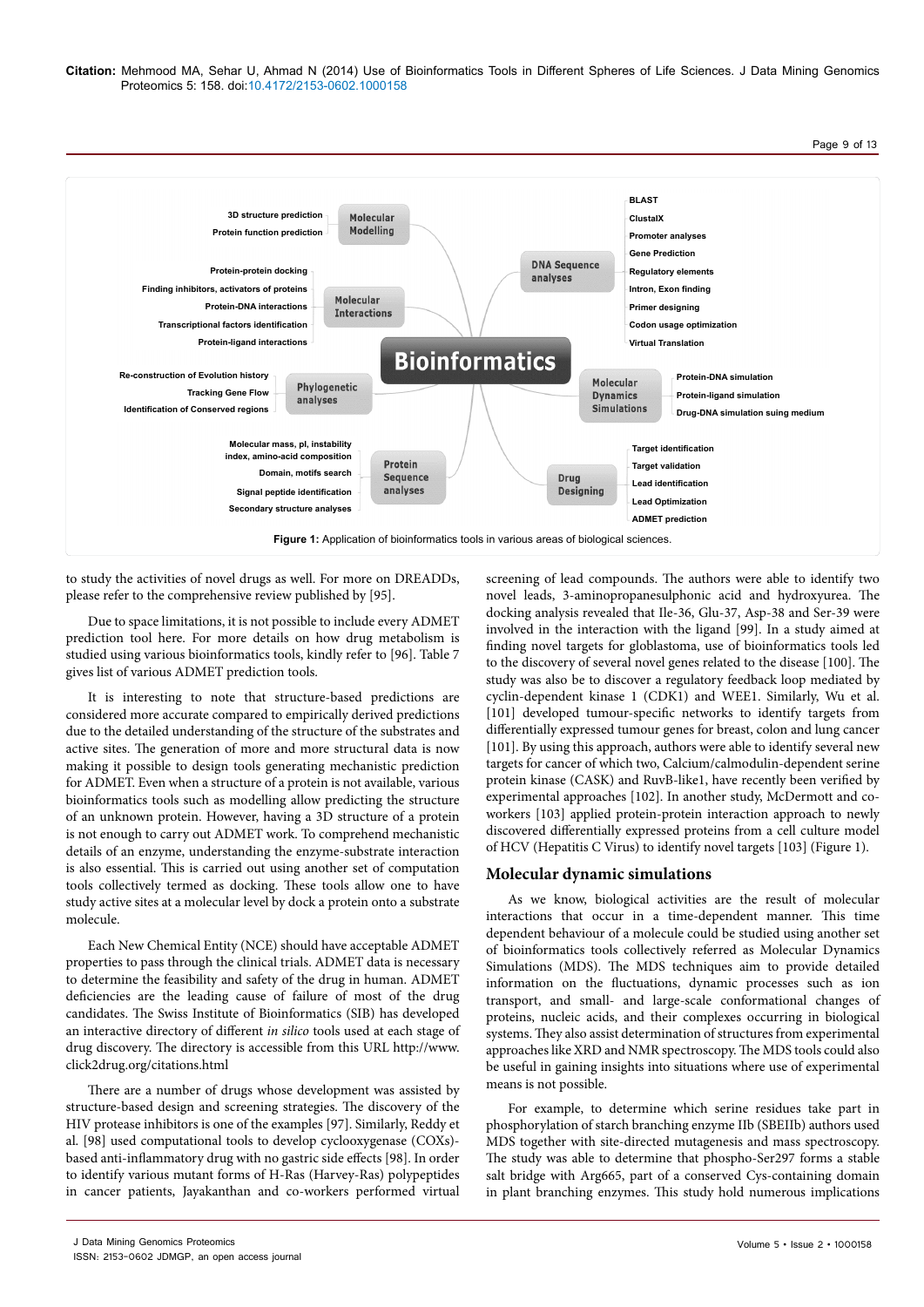for elucidating biological role of the enzyme in starch biosynthesis in higher plants from yield-improvement perspectives [104].

In another study, MDS were used to study the selectivity of two membrane bound transporter proteins aquaporin-1 (AQP1) and aquaglyceroporins (glycerol facilitator; GlpF) for various solutes like ammonia, urea, water and glycerol. The study observed that unlike GlpF, the selectivity of AQP1 was dependent on the hydrophobicity of the solute particles and therefore could act as a filter for *in vivo* filtering of small molecules [105].

In a recent study, MDS were employed to investigate the folding process of the Trp-cage protein molecules. The Trp-cage protein is a small (~20 amino acids) protein, which enters into a stable state after folding and forms a hydrophobic core around a central Trp residue. Several experimental and simulation approaches failed to understand the underlying mechanism of folding. Authors used a series of advanced simulation techniques to discover that the central Trp6 residue is critical for folding process. The single chain interacts with itself and becomes a barrier for controlling transitions to a near native folded structure [106].

Similarly, Isin et al. [107] used MDS to study different conformations of various ligands with  $\beta_2$ -adrenergic receptor and discovered a novel binding site is involved in binding with high molecular weight molecules [107]. The study suggested that modelling different active conformations for identification of novel binding sites could be used in refining mechanisms of action of various drugs [108]. Table 7 lists some popular platforms widely used for MDS analyses.

## **Conclusion and Future Prospects**

Bioinformatics is a comparatively young discipline and has progressed very fast in the last few years. It has made it possible to test our hypotheses virtually and therefore allows to take a better and an informed decision before launching costly experimentations. Although, more and more tools for analysing genomes, proteomes, predicting structures, rational drug designing and molecular simulations are being developed; none of them is 'perfect'. Therefore, the hunt for finding a better package for solving the given problems will continue. One thing is clear that the future research will be guided largely by the availability of databases, which could be either generic or specific. It can also be safely assumed, based on the developments in the field of bioinformatics, that the bioinformatics tools and software packages would be able to give results that are more accurate and thus more reliable interpretations. Prospects in the field of bioinformatics include its future contribution to functional understanding of the human genome, leading to enhanced discovery of drug targets and individualised therapy. Thus, bioinformatics and other scientific disciplines have to move hand in hand to flourish for the welfare of humanity.

#### **Acknowledgment**

Authors thank Higher Education Commission (HEC), Pakistan, for funding their research work and apologise to all those colleagues whose work could not be discussed here due to space constraints.

## **References**

- 1. Mount DW (2004) Sequence and genome analysis. New York: Cold Spring.
- 2. Hesper B, Hogeweg P (1970) Bioinformatica:een werkconcept. Kameleon 1: 28-9.
- 3. [Hogeweg P \(2011\) The roots of bioinformatics in theoretical biology. PLoS](http://www.ncbi.nlm.nih.gov/pubmed/21483479) [Comput Biol 7: e1002021.](http://www.ncbi.nlm.nih.gov/pubmed/21483479)
- 4. [Peitsch MC \(1996\) ProMod and Swiss-Model: Internet-based tools for](http://www.ncbi.nlm.nih.gov/pubmed/8674685) [automated comparative protein modelling. Biochem Soc Trans 24: 274-279.](http://www.ncbi.nlm.nih.gov/pubmed/8674685)
- 5. Dibyajyoti S, Bin ET, Swati P (2013) Bioinformatics: The effects on the cost of drug discovery. Galle Med J 18: 44-50.
- 6. [Ouzounis CA, Valencia A \(2003\) Early bioinformatics: the birth of a discipline--a](http://www.ncbi.nlm.nih.gov/pubmed/14630646)  [personal view. Bioinformatics 19: 2176-2190.](http://www.ncbi.nlm.nih.gov/pubmed/14630646)
- 7. [Molatudi M, Molotja N, Pouris A \(2009\) A bibliometric study of bioinformatics](http://link.springer.com/article/10.1007%2Fs11192-007-2048-6)  [research in South Africa. Scientometrics 81: 47-59.](http://link.springer.com/article/10.1007%2Fs11192-007-2048-6)
- 8. [Ouzounis CA \(2012\) Rise and demise of bioinformatics? Promise and progress.](http://www.ncbi.nlm.nih.gov/pubmed/22570600)  [PLoS Comput Biol 8: e1002487.](http://www.ncbi.nlm.nih.gov/pubmed/22570600)
- 9. [Geer RC, Sayers EW \(2003\) Entrez: making use of its power. Brief Bioinform](http://www.ncbi.nlm.nih.gov/pubmed/12846398)  [4: 179-184.](http://www.ncbi.nlm.nih.gov/pubmed/12846398)
- 10. Parmigiani G, Garrett ES, Irizarry RA, Zeger SL (2003) The analysis of gene expression data: an overview of methods and software, Springer, New York.
- 11. [Hoersch S, Leroy C, Brown NP, Andrade MA, Sander C \(2000\) The GeneQuiz](http://www.ncbi.nlm.nih.gov/pubmed/10637611)  [web server: protein functional analysis through the Web. Trends Biochem Sci](http://www.ncbi.nlm.nih.gov/pubmed/10637611)  [25: 33-35.](http://www.ncbi.nlm.nih.gov/pubmed/10637611)
- 12. [Altschul SF, Madden TL, Schäffer AA, Zhang J, Zhang Z, et al. \(1997\) Gapped](http://www.ncbi.nlm.nih.gov/pubmed/9254694)  [BLAST and PSI-BLAST: a new generation of protein database search](http://www.ncbi.nlm.nih.gov/pubmed/9254694)  [programs. Nucleic Acids Res 25: 3389-3402.](http://www.ncbi.nlm.nih.gov/pubmed/9254694)
- 13. [Thompson JD, Higgins DG, Gibson TJ \(1994\) CLUSTAL W: improving the](http://www.ncbi.nlm.nih.gov/pubmed/7984417)  [sensitivity of progressive multiple sequence alignment through sequence](http://www.ncbi.nlm.nih.gov/pubmed/7984417)  [weighting, position-specific gap penalties and weight matrix choice. Nucleic](http://www.ncbi.nlm.nih.gov/pubmed/7984417)  [Acids Res 22: 4673-4680.](http://www.ncbi.nlm.nih.gov/pubmed/7984417)
- 14. [Clamp M, Cuff J, Searle SM, Barton GJ \(2004\) The Jalview Java alignment](http://www.ncbi.nlm.nih.gov/pubmed/14960472)  [editor. Bioinformatics 20: 426-427.](http://www.ncbi.nlm.nih.gov/pubmed/14960472)
- 15. [Thomas P, Starlinger J, Vowinkel A, Arzt S, Leser U \(2012\) GeneView: a](http://www.ncbi.nlm.nih.gov/pubmed/22693219)  [comprehensive semantic search engine for PubMed. Nucleic Acids Res 40:](http://www.ncbi.nlm.nih.gov/pubmed/22693219)  [W585-591.](http://www.ncbi.nlm.nih.gov/pubmed/22693219)
- 16. Page RD (2001) TreeView. Glasgow University, Glasgow, UK.
- 17. [Zhang Y, Phillips CA, Rogers GL, Baker EJ, Chesler EJ, et al. \(2014\) On](http://www.ncbi.nlm.nih.gov/pubmed/24731198)  [finding bicliques in bipartite graphs: a novel algorithm and its application to the](http://www.ncbi.nlm.nih.gov/pubmed/24731198)  [integration of diverse biological data types. BMC Bioinformatics 15: 110.](http://www.ncbi.nlm.nih.gov/pubmed/24731198)
- 18. [Stoilov I, Akarsu AN, Alozie I, Child A, Barsoum-Homsy M, et al. \(1998\)](http://www.ncbi.nlm.nih.gov/pubmed/9497261)  [Sequence analysis and homology modeling suggest that primary congenital](http://www.ncbi.nlm.nih.gov/pubmed/9497261)  [glaucoma on 2p21 results from mutations disrupting either the hinge region or](http://www.ncbi.nlm.nih.gov/pubmed/9497261)  [the conserved core structures of cytochrome P4501B1. Am J Hum Genet 62:](http://www.ncbi.nlm.nih.gov/pubmed/9497261)  [573-584.](http://www.ncbi.nlm.nih.gov/pubmed/9497261)
- 19. [Tekaia F, Gordon SV, Garnier T, Brosch R, Barrell BG, et al. \(1999\) Analysis](http://www.ncbi.nlm.nih.gov/pubmed/10694977)  [of the proteome of Mycobacterium tuberculosis in silico. Tuber Lung Dis 79:](http://www.ncbi.nlm.nih.gov/pubmed/10694977)  [329-342.](http://www.ncbi.nlm.nih.gov/pubmed/10694977)
- 20. [Mehmood MA, Xiao X, Hafeez FY, Gai Y, Wang F \(2011\) Molecular](http://www.ncbi.nlm.nih.gov/pubmed/21647612)  [characterization of the modular chitin binding protein Cbp50 from Bacillus](http://www.ncbi.nlm.nih.gov/pubmed/21647612)  [thuringiensis serovar konkukian. Antonie Van Leeuwenhoek 100: 445-453.](http://www.ncbi.nlm.nih.gov/pubmed/21647612)
- 21. [Sehar U, Mehmood MA, Hussain K, Nawaz S, Nadeem S, et al. \(2013\) Domain](http://www.ncbi.nlm.nih.gov/pubmed/24307767)  [wise docking analyses of the modular chitin binding protein CBP50 from](http://www.ncbi.nlm.nih.gov/pubmed/24307767)  [Bacillus thuringiensis serovar konkukian S4. Bioinformation 9: 901-907.](http://www.ncbi.nlm.nih.gov/pubmed/24307767)
- 22. [Kingsford CL, Ayanbule K, Salzberg SL \(2007\) Rapid, accurate, computational](http://www.ncbi.nlm.nih.gov/pubmed/17313685)  [discovery of Rho-independent transcription terminators illuminates their](http://www.ncbi.nlm.nih.gov/pubmed/17313685)  [relationship to DNA uptake. Genome Biol 8: R22.](http://www.ncbi.nlm.nih.gov/pubmed/17313685)
- 23. [Salamov AA, Solovyev VV \(2000\) Ab initio gene finding in Drosophila genomic](http://www.ncbi.nlm.nih.gov/pubmed/10779491)  [DNA. Genome Res 10: 516-522.](http://www.ncbi.nlm.nih.gov/pubmed/10779491)
- 24. [Lencz T, Guha S, Liu C, Rosenfeld J, Mukherjee S, et al. \(2013\) Genome-wide](http://www.ncbi.nlm.nih.gov/pubmed/24253340)  [association study implicates NDST3 in schizophrenia and bipolar disorder. Nat](http://www.ncbi.nlm.nih.gov/pubmed/24253340)  [Commun 4: 2739.](http://www.ncbi.nlm.nih.gov/pubmed/24253340)
- 25. [Peng Z, Lu Y, Li L, Zhao Q, Feng Q, et al. \(2013\) The draft genome of the fast](http://www.ncbi.nlm.nih.gov/pubmed/23435089)[growing non-timber forest species moso bamboo \(Phyllostachys heterocycla\).](http://www.ncbi.nlm.nih.gov/pubmed/23435089)  [Nat Genet 45: 456-461, 461e1-2.](http://www.ncbi.nlm.nih.gov/pubmed/23435089)
- 26. [Khan FA, Phillips CD, Baker RJ \(2014\) Timeframes of speciation, reticulation,](http://www.ncbi.nlm.nih.gov/pubmed/24149076)  [and hybridization in the bulldog bat explained through phylogenetic analyses of](http://www.ncbi.nlm.nih.gov/pubmed/24149076)  [all genetic transmission elements. Syst Biol 63: 96-110.](http://www.ncbi.nlm.nih.gov/pubmed/24149076)
- 27. [Freckleton RP, Harvey PH, Pagel M \(2002\) Phylogenetic analysis and](http://www.ncbi.nlm.nih.gov/pubmed/18707460)  [comparative data: a test and review of evidence. Am Nat 160: 712-726.](http://www.ncbi.nlm.nih.gov/pubmed/18707460)
- 28. [Price MN, Dehal PS, Arkin AP \(2010\) FastTree 2--approximately maximum](http://www.ncbi.nlm.nih.gov/pubmed/20224823)[likelihood trees for large alignments. PLoS One 5: e9490.](http://www.ncbi.nlm.nih.gov/pubmed/20224823)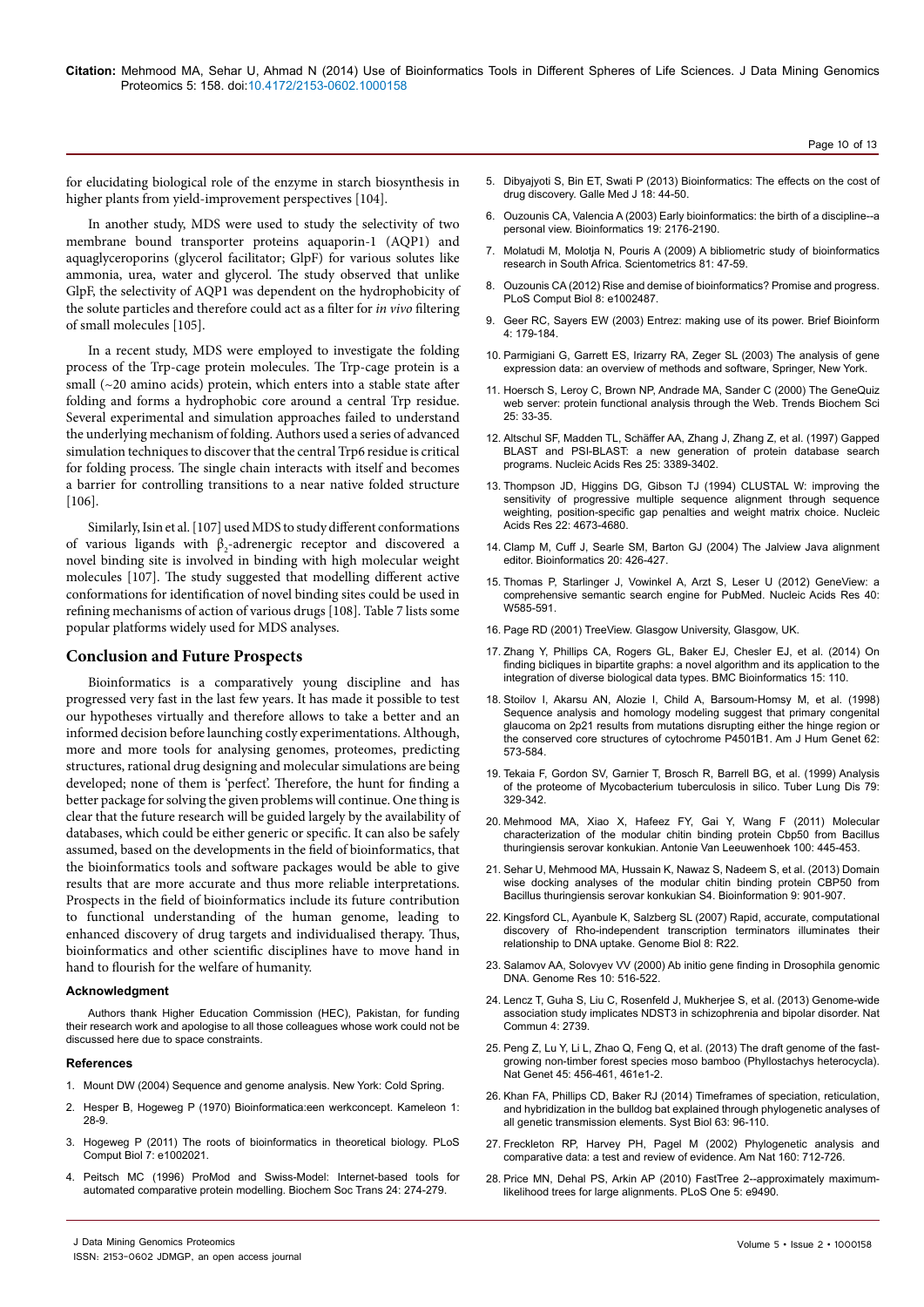- 29. [Bast F \(2013\) Sequence similarity search, multiple sequence alignment, model](http://www.nature.com/protocolexchange/protocols/2740) [selection, distance matrix and phylogeny reconstruction. Nat Protoc.](http://www.nature.com/protocolexchange/protocols/2740)
- 30. [Ahmad N, Michoux F, Nixon PJ \(2012\) Investigating the production of foreign](http://www.ncbi.nlm.nih.gov/pubmed/22848578) [membrane proteins in tobacco chloroplasts: expression of an algal plastid](http://www.ncbi.nlm.nih.gov/pubmed/22848578) [terminal oxidase. PLoS One 7: e41722.](http://www.ncbi.nlm.nih.gov/pubmed/22848578)
- 31. [Chen Y, Wang F, Xu J, Mehmood MA, Xiao X \(2011\) Physiological and](http://www.ncbi.nlm.nih.gov/pubmed/21124486) [evolutionary studies of NAP systems in Shewanella piezotolerans WP3. ISME](http://www.ncbi.nlm.nih.gov/pubmed/21124486)  $J 5.843 - 855$
- 32. [Boeckmann B, Bairoch A, Apweiler R, Blatter MC, Estreicher A, et al. \(2003\)](http://www.ncbi.nlm.nih.gov/pubmed/12520024) [The SWISS-PROT protein knowledgebase and its supplement TrEMBL in](http://www.ncbi.nlm.nih.gov/pubmed/12520024) [2003. Nucleic Acids Res 31: 365-370.](http://www.ncbi.nlm.nih.gov/pubmed/12520024)
- 33. [UniProt Consortium \(2014\) Activities at the Universal Protein Resource](http://www.ncbi.nlm.nih.gov/pubmed/24253303) [\(UniProt\). Nucleic Acids Res 42: D191-198.](http://www.ncbi.nlm.nih.gov/pubmed/24253303)
- 34. [Wu CH, Yeh LS, Huang H, Arminski L, Castro-Alvear J, et al. \(2003\) The Protein](http://www.ncbi.nlm.nih.gov/pubmed/12520019) [Information Resource. Nucleic Acids Res 31: 345-347.](http://www.ncbi.nlm.nih.gov/pubmed/12520019)
- 35. [Benson DA, Karsch-Mizrachi I, Lipman DJ, Ostell J, Wheeler DL \(2008\)](http://www.ncbi.nlm.nih.gov/pubmed/18073190) [GenBank. Nucleic Acids Res 36: D25-30.](http://www.ncbi.nlm.nih.gov/pubmed/18073190)
- 36. [Kanz C, Aldebert P, Althorpe N, Baker W, Baldwin A, et al. \(2005\) The EMBL](http://www.ncbi.nlm.nih.gov/pubmed/15608199) [Nucleotide Sequence Database. Nucleic Acids Res 33: D29-33.](http://www.ncbi.nlm.nih.gov/pubmed/15608199)
- 37. [Miyazaki S, Sugawara H, Gojobori T, Tateno Y \(2003\) DNA Data Bank of Japan](http://www.ncbi.nlm.nih.gov/pubmed/12519938) [\(DDBJ\) in XML. Nucleic Acids Res 31: 13-16.](http://www.ncbi.nlm.nih.gov/pubmed/12519938)
- 38. [Berman HM, Westbrook J, Feng Z, Gilliland G, Bhat TN, et al. \(2000\) The](http://www.ncbi.nlm.nih.gov/pubmed/10592235) [Protein Data Bank. Nucleic Acids Res 28: 235-242.](http://www.ncbi.nlm.nih.gov/pubmed/10592235)
- 39. [Finn RD, Bateman A, Clements J, Marco Punta, Penny C Coggill, et al. \(2014\)](http://www.ncbi.nlm.nih.gov/pmc/articles/PMC3245129/) [Pfam: the protein families database. Nucl Acids Res 42: D222-D230.](http://www.ncbi.nlm.nih.gov/pmc/articles/PMC3245129/)
- 40. [Gonzalez S, Binato R, Guida L, Mencalha AL, Abdelhay E4 \(2014\) Conserved](http://www.ncbi.nlm.nih.gov/pubmed/24487089) [transcription factor binding sites suggest an activator basal promoter and a](http://www.ncbi.nlm.nih.gov/pubmed/24487089) [distal inhibitor in the galanin gene promoter in mouse ES cells. Gene 538: 228-](http://www.ncbi.nlm.nih.gov/pubmed/24487089) [234.](http://www.ncbi.nlm.nih.gov/pubmed/24487089)
- 41. [Fox NK, Brenner SE, Chandonia JM \(2014\) SCOPe: Structural Classification of](http://www.ncbi.nlm.nih.gov/pubmed/24304899) [Proteins--extended, integrating SCOP and ASTRAL data and classification of](http://www.ncbi.nlm.nih.gov/pubmed/24304899) [new structures. Nucleic Acids Res 42: D304-309.](http://www.ncbi.nlm.nih.gov/pubmed/24304899)
- 42. [Pearl F, Todd A, Sillitoe I, Dibley M, Redfern O, et al. \(2005\) The CATH](http://www.ncbi.nlm.nih.gov/pubmed/15608188) [Domain Structure Database and related resources Gene3D and DHS provide](http://www.ncbi.nlm.nih.gov/pubmed/15608188) [comprehensive domain family information for genome analysis. Nucleic Acids](http://www.ncbi.nlm.nih.gov/pubmed/15608188) [Res 33: D247-251.](http://www.ncbi.nlm.nih.gov/pubmed/15608188)
- 43. [Sigrist CJ, de Castro E, Cerutti L, Cuche BA, Hulo N, et al. \(2013\) New and](http://www.ncbi.nlm.nih.gov/pubmed/23161676) [continuing developments at PROSITE. Nucleic Acids Res 41: D344-347.](http://www.ncbi.nlm.nih.gov/pubmed/23161676)
- 44. [Huang JY, Brutlag DL \(2001\) The EMOTIF database. Nucleic Acids Res 29:](http://www.ncbi.nlm.nih.gov/pubmed/11125091) [202-204.](http://www.ncbi.nlm.nih.gov/pubmed/11125091)
- 45. [UniProt Consortium \(2008\) The universal protein resource \(UniProt\). Nucleic](http://www.ncbi.nlm.nih.gov/pubmed/18045787) [Acids Res 36: D190-195.](http://www.ncbi.nlm.nih.gov/pubmed/18045787)
- 46. [Kinjo AR, Suzuki H, Yamashita R, Ikegawa Y, Kudou T, et al. \(2012\) Protein](http://www.ncbi.nlm.nih.gov/pubmed/21976737) [Data Bank Japan \(PDBj\): maintaining a structural data archive and resource](http://www.ncbi.nlm.nih.gov/pubmed/21976737) [description framework format. Nucleic Acids Res 40: D453-460.](http://www.ncbi.nlm.nih.gov/pubmed/21976737)
- 47. [Benson DA, Karsch-Mizrachi I, Clark K, Lipman DJ, Ostell J, et al. \(2012\)](http://www.ncbi.nlm.nih.gov/pubmed/22144687) [GenBank. Nucleic Acids Res 40: D48-53.](http://www.ncbi.nlm.nih.gov/pubmed/22144687)
- 48. [Bowes JB, Snyder KA, Segerdell E, Jarabek CJ, Azam K, et al. \(2010\) Xenbase:](http://www.ncbi.nlm.nih.gov/pubmed/19884130) [gene expression and improved integration. Nucleic Acids Res 38: D607-612.](http://www.ncbi.nlm.nih.gov/pubmed/19884130)
- 49. [St Pierre SE, Ponting L, Stefancsik R, McQuilton P; FlyBase Consortium \(2014\)](http://www.ncbi.nlm.nih.gov/pubmed/24234449) [FlyBase 102--advanced approaches to interrogating FlyBase. Nucleic Acids](http://www.ncbi.nlm.nih.gov/pubmed/24234449) [Res 42: D780-788.](http://www.ncbi.nlm.nih.gov/pubmed/24234449)
- 50. [Chou KC, Elrod DW \(1999\) Protein subcellular location prediction. Protein Eng](http://www.ncbi.nlm.nih.gov/pubmed/10195282) [12: 107-118.](http://www.ncbi.nlm.nih.gov/pubmed/10195282)
- 51. [Barker WC, Garavelli JS, Huang H, McGarvey PB, Orcutt BC, et al. \(2000\) The](http://www.ncbi.nlm.nih.gov/pubmed/10592177) [protein information resource \(PIR\). Nucleic Acids Res 28: 41-44.](http://www.ncbi.nlm.nih.gov/pubmed/10592177)
- 52. [UniProt Consortium \(2010\) The Universal Protein Resource \(UniProt\) in 2010.](http://www.ncbi.nlm.nih.gov/pubmed/19843607) [Nucleic Acids Res 38: D142-148.](http://www.ncbi.nlm.nih.gov/pubmed/19843607)
- 53. [Berman H, Henrick K, Nakamura H, Markley JL \(2007\) The worldwide Protein](http://www.ncbi.nlm.nih.gov/pubmed/17142228) [Data Bank \(wwPDB\): ensuring a single, uniform archive of PDB data. Nucleic](http://www.ncbi.nlm.nih.gov/pubmed/17142228) [Acids Res 35: D301-303.](http://www.ncbi.nlm.nih.gov/pubmed/17142228)

54. [Burge SW, Daub J, Eberhardt R, Tate J, Barquist L, et al. \(2013\) Rfam 11.0: 10](http://www.ncbi.nlm.nih.gov/pubmed/23125362)  [years of RNA families. Nucleic Acids Res 41: D226-232.](http://www.ncbi.nlm.nih.gov/pubmed/23125362)

Page 11 of 13

- 55. [Orchard S, Ammari M, Aranda B, Breuza L, Briganti L, et al. \(2014\) The MIntAct](http://www.ncbi.nlm.nih.gov/pubmed/24234451)  [project--IntAct as a common curation platform for 11 molecular interaction](http://www.ncbi.nlm.nih.gov/pubmed/24234451)  [databases. Nucleic Acids Res 42: D358-363.](http://www.ncbi.nlm.nih.gov/pubmed/24234451)
- 56. [Zanzoni A, Montecchi-Palazzi L, Quondam M, Ausiello G, Helmer-Citterich M,](http://www.ncbi.nlm.nih.gov/pubmed/11911893)  [et al. \(2002\) MINT: a Molecular INTeraction database. FEBS Lett 513: 135-140.](http://www.ncbi.nlm.nih.gov/pubmed/11911893)
- 57. [Joshi-Tope G, Gillespie M, Vastrik I, D'Eustachio P, Schmidt E, et al. \(2005\)](http://www.ncbi.nlm.nih.gov/pubmed/15608231)  [Reactome: a knowledgebase of biological pathways. Nucleic Acids Res 33:](http://www.ncbi.nlm.nih.gov/pubmed/15608231)  [D428-432.](http://www.ncbi.nlm.nih.gov/pubmed/15608231)
- 58. [Saier MH Jr, Tran CV, Barabote RD \(2006\) TCDB: the Transporter Classification](http://www.ncbi.nlm.nih.gov/pubmed/16381841)  [Database for membrane transport protein analyses and information. Nucleic](http://www.ncbi.nlm.nih.gov/pubmed/16381841)  [Acids Res 34: D181-186.](http://www.ncbi.nlm.nih.gov/pubmed/16381841)
- 59. [Saier MH Jr, Reddy VS, Tamang DG, Västermark A \(2014\) The transporter](http://www.ncbi.nlm.nih.gov/pubmed/24225317)  [classification database. Nucleic Acids Res 42: D251-258.](http://www.ncbi.nlm.nih.gov/pubmed/24225317)
- 60. [Lombard V, Golaconda Ramulu H, Drula E, Coutinho PM, Henrissat B \(2014\)](http://www.ncbi.nlm.nih.gov/pubmed/24270786)  [The carbohydrate-active enzymes database \(CAZy\) in 2013. Nucleic Acids Res](http://www.ncbi.nlm.nih.gov/pubmed/24270786)  [42: D490-495.](http://www.ncbi.nlm.nih.gov/pubmed/24270786)
- 61. [Subramaniam S, Fahy E, Gupta S, Sud M, Byrnes RW, et al. \(2011\)](http://www.ncbi.nlm.nih.gov/pubmed/21939287)  [Bioinformatics and systems biology of the lipidome. Chem Rev 111: 6452-6490.](http://www.ncbi.nlm.nih.gov/pubmed/21939287)
- 62. [Huang T, He ZS, Cui WR, Cai YD, Shi XH, et al. \(2013\) A sequence-based](http://www.ncbi.nlm.nih.gov/pubmed/22591473)  [approach for predicting protein disordered regions. Protein Pept Lett 20: 243-](http://www.ncbi.nlm.nih.gov/pubmed/22591473)  $248.$
- 63. [Zakeri P, Jeuris B, Vandebril R, Moreau Y \(2014\) Protein fold recognition using](http://www.ncbi.nlm.nih.gov/pubmed/24590441)  [geometric kernel data fusion. Bioinformatics 30: 1850-1857.](http://www.ncbi.nlm.nih.gov/pubmed/24590441)
- 64. [Yao L, Evans JA, Rzhetsky A \(2010\) Novel opportunities for computational](http://www.ncbi.nlm.nih.gov/pubmed/20349528)  [biology and sociology in drug discovery. Trends Biotechnol 28: 161-170.](http://www.ncbi.nlm.nih.gov/pubmed/20349528)
- 65. [Sutcliffe MJ, Haneef I, Carney D, Blundell TL \(1987\) Knowledge based](http://www.ncbi.nlm.nih.gov/pubmed/3508286)  [modelling of homologous proteins, Part I: Three-dimensional frameworks](http://www.ncbi.nlm.nih.gov/pubmed/3508286)  [derived from the simultaneous superposition of multiple structures. Protein Eng](http://www.ncbi.nlm.nih.gov/pubmed/3508286)  [1: 377-384.](http://www.ncbi.nlm.nih.gov/pubmed/3508286)
- 66. [Bates PA, Sternberg MJ \(1999\) Model building by comparison at CASP3: using](http://www.ncbi.nlm.nih.gov/pubmed/10526351)  [expert knowledge and computer automation. Proteins Suppl 3: 47-54.](http://www.ncbi.nlm.nih.gov/pubmed/10526351)
- 67. [Sali A, Blundell T \(1994\) Comparative protein modelling by satisfaction of](http://www.researchgate.net/publication/14943966_Comparative_protein_modelling_by_satisfaction_of_spatial_restraints)  [spatial restraints. Protein Struc Dist Anal 64: 86.](http://www.researchgate.net/publication/14943966_Comparative_protein_modelling_by_satisfaction_of_spatial_restraints)
- 68. [Gasteiger E, Gattiker A, Hoogland C, Ivanyi I, Appel RD, et al. \(2003\) ExPASy:](http://www.ncbi.nlm.nih.gov/pubmed/12824418)  [The proteomics server for in-depth protein knowledge and analysis. Nucleic](http://www.ncbi.nlm.nih.gov/pubmed/12824418)  [Acids Res 31: 3784-3788.](http://www.ncbi.nlm.nih.gov/pubmed/12824418)
- 69. [Roy A, Kucukural A, Zhang Y \(2010\) I-TASSER: a unified platform for automated](http://www.ncbi.nlm.nih.gov/pubmed/20360767)  [protein structure and function prediction. Nat Protoc 5: 725-738.](http://www.ncbi.nlm.nih.gov/pubmed/20360767)
- 70. [Eswar N, Webb B, Martin-Renom MA, Shen MY, Pieper U, et al. \(2006\)](http://www.ncbi.nlm.nih.gov/pubmed/18429317)  [Comparative protein structure modeling using Modeller. Curr Protoc](http://www.ncbi.nlm.nih.gov/pubmed/18429317)  **Bioinformatics**
- 71. [Trott O, Olson AJ \(2010\) AutoDock Vina: improving the speed and accuracy of](http://www.ncbi.nlm.nih.gov/pubmed/19499576)  [docking with a new scoring function, efficient optimization, and multithreading.](http://www.ncbi.nlm.nih.gov/pubmed/19499576)  [J Comput Chem 31: 455-461.](http://www.ncbi.nlm.nih.gov/pubmed/19499576)
- 72. [Sehar U, Mehmood MA, Nawaz S, Nadeem S, Hussain K, et al. \(2013\) Three](http://www.ncbi.nlm.nih.gov/pubmed/23976829)  [dimensional \(3D\) structure prediction and substrate-protein interaction study of](http://www.ncbi.nlm.nih.gov/pubmed/23976829)  [the chitin binding protein CBP24 from B. thuringiensis. Bioinformation 9: 725-](http://www.ncbi.nlm.nih.gov/pubmed/23976829) [729.](http://www.ncbi.nlm.nih.gov/pubmed/23976829)
- 73. [Butt AM, Batool M, Tong Y \(2011\) Homology modeling, comparative genomics](http://www.ncbi.nlm.nih.gov/pubmed/22355225)  [and functional annotation of Mycoplasma genitalium hypothetical protein](http://www.ncbi.nlm.nih.gov/pubmed/22355225)  [MG\\_237. Bioinformation 7: 299-303.](http://www.ncbi.nlm.nih.gov/pubmed/22355225)
- 74. [Ali M, Mehmood MA, Hussain K \(2013\) Functional annotation of the cda1 gene](http://www.researchgate.net/publication/256895173_Functional_Annotation_of_the_cda1_Gene_from_Bacillus_thuringiensis_through_Homology_Modeling_and_Molecular_Docking)  [from Bacillus thuringiensis through homology modeling and molecular docking.](http://www.researchgate.net/publication/256895173_Functional_Annotation_of_the_cda1_Gene_from_Bacillus_thuringiensis_through_Homology_Modeling_and_Molecular_Docking)  [Pak J Life Soc Sci 11:190-195.](http://www.researchgate.net/publication/256895173_Functional_Annotation_of_the_cda1_Gene_from_Bacillus_thuringiensis_through_Homology_Modeling_and_Molecular_Docking)
- 75. [Wang L, Huang C, Yang MQ, Yang JY \(2010\) BindN+ for accurate prediction](http://www.ncbi.nlm.nih.gov/pubmed/20522253)  [of DNA and RNA-binding residues from protein sequence features. BMC Syst](http://www.ncbi.nlm.nih.gov/pubmed/20522253)  [Biol 4 Suppl 1: S3.](http://www.ncbi.nlm.nih.gov/pubmed/20522253)
- 76. [Vinayagam A, Zirin J, Roesel C, Hu Y, Yilmazel B, et al. \(2014\) Integrating](http://www.ncbi.nlm.nih.gov/pubmed/24240319)  [protein-protein interaction networks with phenotypes reveals signs of](http://www.ncbi.nlm.nih.gov/pubmed/24240319)  [interactions. Nat Methods 11: 94-99.](http://www.ncbi.nlm.nih.gov/pubmed/24240319)
- 77. [Lu L, Lu H, Skolnick J \(2002\) MULTIPROSPECTOR: an algorithm for the](http://www.ncbi.nlm.nih.gov/pubmed/12360525)  [prediction of protein-protein interactions by multimeric threading. Proteins 49:](http://www.ncbi.nlm.nih.gov/pubmed/12360525)  [350-364.](http://www.ncbi.nlm.nih.gov/pubmed/12360525)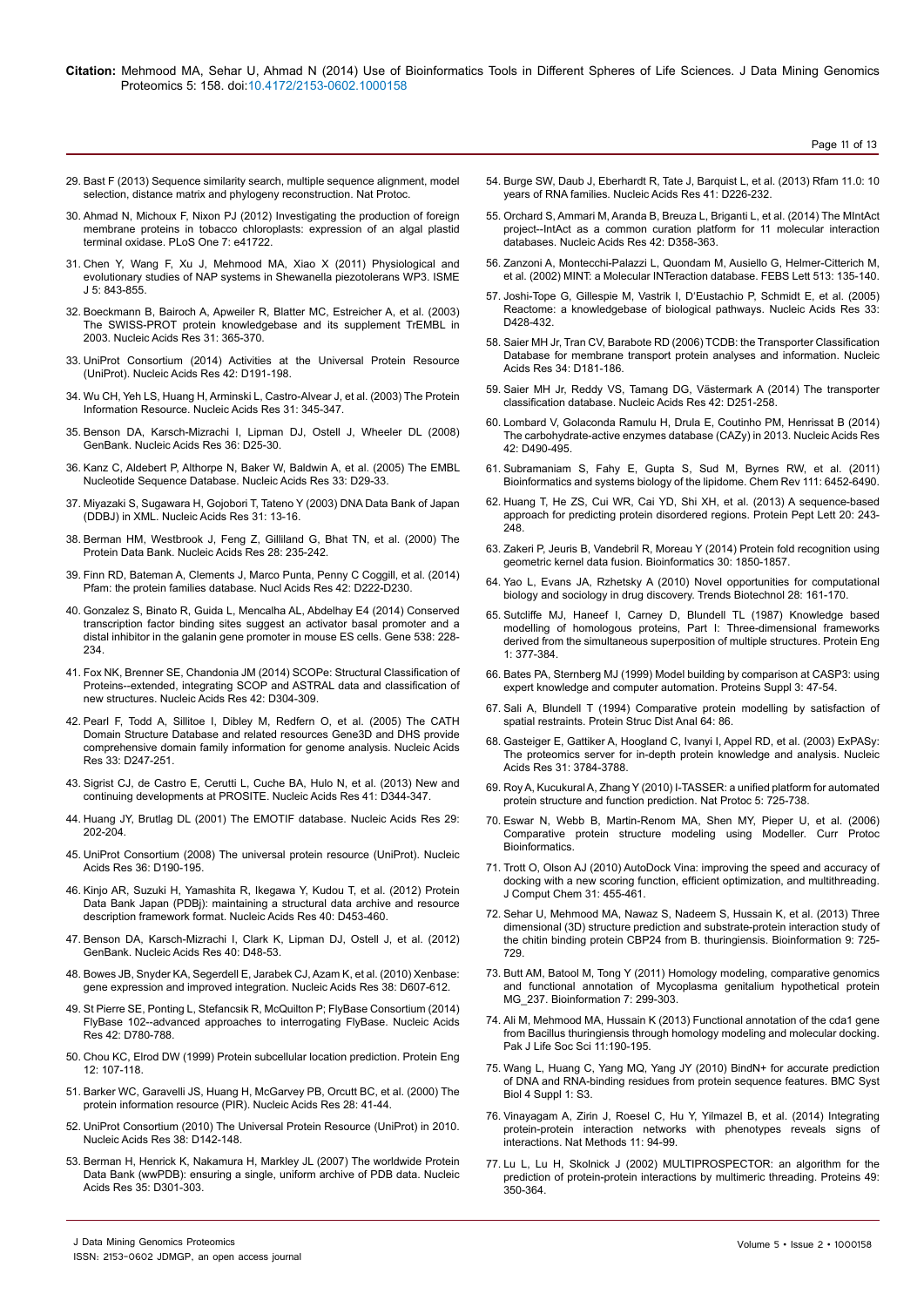Page 12 of 13

- 78. [Xenarios I, Salwínski L, Duan XJ, Higney P, Kim SM, et al. \(2002\) DIP, the](http://www.ncbi.nlm.nih.gov/pubmed/11752321) [Database of Interacting Proteins: a research tool for studying cellular networks](http://www.ncbi.nlm.nih.gov/pubmed/11752321) [of protein interactions. Nucleic Acids Res 30: 303-305.](http://www.ncbi.nlm.nih.gov/pubmed/11752321)
- 79. [Hosur R, Xu J, Bienkowska J, Berger B \(2011\) iWRAP: An interface threading](http://www.ncbi.nlm.nih.gov/pubmed/21130772) [approach with application to prediction of cancer-related protein-protein](http://www.ncbi.nlm.nih.gov/pubmed/21130772) [interactions. J Mol Biol 405: 1295-1310.](http://www.ncbi.nlm.nih.gov/pubmed/21130772)
- 80. [Zhang QC, Petrey D, Deng L, Qiang L, Shi Y, et al. \(2012\) Structure-based](http://www.ncbi.nlm.nih.gov/pubmed/23023127) [prediction of protein-protein interactions on a genome-wide scale. Nature 490:](http://www.ncbi.nlm.nih.gov/pubmed/23023127) [556-560.](http://www.ncbi.nlm.nih.gov/pubmed/23023127)
- 81. [Valente GT, Acencio ML, Martins C, Lemke N \(2013\) The development of a](http://www.ncbi.nlm.nih.gov/pubmed/23741499) [universal in silico predictor of protein-protein interactions. PLoS One 8: e65587.](http://www.ncbi.nlm.nih.gov/pubmed/23741499)
- 82. [Zhang Z, Li Y, Lin B, Schroeder M, Huang B \(2011\) Identification of cavities on](http://www.ncbi.nlm.nih.gov/pubmed/21636590) [protein surface using multiple computational approaches for drug binding site](http://www.ncbi.nlm.nih.gov/pubmed/21636590) [prediction. Bioinformatics 27: 2083-2088.](http://www.ncbi.nlm.nih.gov/pubmed/21636590)
- 83. [de Vries SJ, van Dijk M, Bonvin AM \(2010\) The HADDOCK web server for data](http://www.ncbi.nlm.nih.gov/pubmed/20431534)[driven biomolecular docking. Nat Protoc 5: 883-897.](http://www.ncbi.nlm.nih.gov/pubmed/20431534)
- 84. Plewczynski D, Łaźniewski M[, Augustyniak R, Ginalski K \(2011\) Can we trust](http://www.ncbi.nlm.nih.gov/pubmed/20812323) [docking results? Evaluation of seven commonly used programs on PDBbind](http://www.ncbi.nlm.nih.gov/pubmed/20812323) [database. J Comput Chem 32: 742-755.](http://www.ncbi.nlm.nih.gov/pubmed/20812323)
- 85. [Singh R, Xu J, Berger B \(2008\) Global alignment of multiple protein interaction](http://www.ncbi.nlm.nih.gov/pubmed/18725631) [networks with application to functional orthology detection. Proc Natl Acad Sci](http://www.ncbi.nlm.nih.gov/pubmed/18725631) [U S A 105: 12763-12768.](http://www.ncbi.nlm.nih.gov/pubmed/18725631)
- 86. [Liao CS, Lu K, Baym M, Singh R, Berger B \(2009\) IsoRankN: spectral methods](http://www.ncbi.nlm.nih.gov/pubmed/19477996) [for global alignment of multiple protein networks. Bioinformatics 25: i253-258.](http://www.ncbi.nlm.nih.gov/pubmed/19477996)
- 87. [Khan M, Masoud MS, Qasim M, Khan MA, Zubair M, et al. \(2013\) Molecular](http://www.ncbi.nlm.nih.gov/pubmed/24391361) [screening of phytochemicals from Amelanchier Alnifolia against HCV NS3](http://www.ncbi.nlm.nih.gov/pubmed/24391361) [protease/helicase using computational docking techniques. Bioinformation 9:](http://www.ncbi.nlm.nih.gov/pubmed/24391361) [978-982.](http://www.ncbi.nlm.nih.gov/pubmed/24391361)
- 88. [Klingström T, Plewczynski D \(2011\) Protein-protein interaction and pathway](http://www.ncbi.nlm.nih.gov/pubmed/20851835) [databases, a graphical review. Brief Bioinform 12: 702-713.](http://www.ncbi.nlm.nih.gov/pubmed/20851835)
- 89. [Bader GD, Betel D, Hogue CW \(2003\) BIND: the Biomolecular Interaction](http://www.ncbi.nlm.nih.gov/pubmed/12519993) [Network Database. Nucleic Acids Res 31: 248-250.](http://www.ncbi.nlm.nih.gov/pubmed/12519993)
- 90. [Licata L, Briganti L, Peluso D, Perfetto L, Iannuccelli M, et al. \(2012\) MINT, the](http://www.ncbi.nlm.nih.gov/pubmed/22096227) [molecular interaction database: 2012 update. Nucleic Acids Res 40: D857-861.](http://www.ncbi.nlm.nih.gov/pubmed/22096227)
- 91. [Cordeiro MN, Speck-Planche A \(2012\) Computer-aided drug design, synthesis](http://www.ncbi.nlm.nih.gov/pubmed/23368097) [and evaluation of new anti-cancer drugs. Curr Top Med Chem 12: 2703-2704.](http://www.ncbi.nlm.nih.gov/pubmed/23368097)
- 92. [Katara P \(2013\) Role of bioinformatics and pharmacogenomics in drug](http://link.springer.com/article/10.1007%2Fs13721-013-0039-5) [discovery and development process. Network Modeling Analysis in Health](http://link.springer.com/article/10.1007%2Fs13721-013-0039-5) [Informatics and Bioinformatics 2: 225-30.](http://link.springer.com/article/10.1007%2Fs13721-013-0039-5)
- 93. [Yamanishi Y, Kotera M, Kanehisa M, Goto S \(2010\) Drug-target interaction](http://www.ncbi.nlm.nih.gov/pubmed/20529913) [prediction from chemical, genomic and pharmacological data in an integrated](http://www.ncbi.nlm.nih.gov/pubmed/20529913) [framework. Bioinformatics 26: i246-254.](http://www.ncbi.nlm.nih.gov/pubmed/20529913)
- 94. [Boruah L, Das A, Nainwal LM, Agarwal N, Shankar B \(2013\) In-Silico Drug](http://www.oalib.com/paper/2456720) [Design: A revolutionary approach to change the concept of current Drug](http://www.oalib.com/paper/2456720) [Discovery Process. Ind J Pharm Biologi Res 1: 60-73.](http://www.oalib.com/paper/2456720)
- 95. [Lee HM, Giguere PM, Roth BL \(2014\) DREADDs: novel tools for drug discovery](http://www.ncbi.nlm.nih.gov/pubmed/24184433) [and development. Drug Discov Today 19: 469-473.](http://www.ncbi.nlm.nih.gov/pubmed/24184433)
- 96. [Wishart DS \(2005\) Bioinformatics in drug development and assessment. Drug](http://www.ncbi.nlm.nih.gov/pubmed/15931766) [Metab Rev 37: 279-310.](http://www.ncbi.nlm.nih.gov/pubmed/15931766)
- 97. [Kitchen DB, Decornez H, Furr JR, Bajorath J \(2004\) Docking and scoring in](http://www.ncbi.nlm.nih.gov/pubmed/15520816) [virtual screening for drug discovery: methods and applications. Nat Rev Drug](http://www.ncbi.nlm.nih.gov/pubmed/15520816) [Discov 3: 935-949.](http://www.ncbi.nlm.nih.gov/pubmed/15520816)
- 98. [Reddy RN, Mutyala R, Aparoy P, Reddanna P, Reddy MR \(2007\) Computer](http://www.ncbi.nlm.nih.gov/pubmed/18220787) [aided drug design approaches to develop cyclooxygenase based novel anti](http://www.ncbi.nlm.nih.gov/pubmed/18220787)[inflammatory and anti-cancer drugs. Curr Pharm Des 13: 3505-3517.](http://www.ncbi.nlm.nih.gov/pubmed/18220787)
- 99. [Jayakanthan M, Wadhwa G, Mohan TM, Ponnusamy B, Durai S, et al. \(2009\)](http://www.eurekaselect.com/83689/article/computer-aided-drug-design-cancer-causing-h-ras-p21-mutant-protein) [Computer-aided drug design for cancer-causing H-Ras p21 mutant protein.](http://www.eurekaselect.com/83689/article/computer-aided-drug-design-cancer-causing-h-ras-p21-mutant-protein) [Lett Drug Des Discov 6: 14-20.](http://www.eurekaselect.com/83689/article/computer-aided-drug-design-cancer-causing-h-ras-p21-mutant-protein)
- 100. [Kim J, Gao L, Tan K \(2012\) Multi-analyte network markers for tumor prognosis.](http://www.ncbi.nlm.nih.gov/pubmed/23300836) [PLoS One 7: e52973.](http://www.ncbi.nlm.nih.gov/pubmed/23300836)
- 101. [Wu CC, D'Argenio D, Asgharzadeh S, Triche T \(2012\) TARGETgene: a tool for](http://www.ncbi.nlm.nih.gov/pubmed/22952662) [identification of potential therapeutic targets in cancer. PLoS One 7: e43305.](http://www.ncbi.nlm.nih.gov/pubmed/22952662)
- 102. [Berg EL \(2014\) Systems biology in drug discovery and development. Drug](http://www.ncbi.nlm.nih.gov/pubmed/24120892)  [Discov Today 19: 113-125.](http://www.ncbi.nlm.nih.gov/pubmed/24120892)
- 103. [McDermott JE, Diamond DL, Corley C, Rasmussen AL, Katze MG, et al.](http://www.ncbi.nlm.nih.gov/pubmed/22546282)  [\(2012\) Topological analysis of protein co-abundance networks identifies novel](http://www.ncbi.nlm.nih.gov/pubmed/22546282)  [host targets important for HCV infection and pathogenesis. BMC Syst Biol 6:](http://www.ncbi.nlm.nih.gov/pubmed/22546282)  [28.](http://www.ncbi.nlm.nih.gov/pubmed/22546282)
- 104. [Makhmoudova A, Williams D, Brewer D, Massey S, Patterson J, et al. \(2014\)](http://www.ncbi.nlm.nih.gov/pubmed/24550386)  [Identification of multiple phosphorylation sites on maize endosperm starch](http://www.ncbi.nlm.nih.gov/pubmed/24550386)  [branching enzyme IIb, a key enzyme in amylopectin biosynthesis. J Biol Chem](http://www.ncbi.nlm.nih.gov/pubmed/24550386)  [289: 9233-9246.](http://www.ncbi.nlm.nih.gov/pubmed/24550386)
- 105. [Hub JS, de Groot BL \(2008\) Mechanism of selectivity in aquaporins and](http://www.ncbi.nlm.nih.gov/pubmed/18202181)  [aquaglyceroporins. Proc Natl Acad Sci U S A 105: 1198-1203.](http://www.ncbi.nlm.nih.gov/pubmed/18202181)
- 106. [Kannan S, Zacharias M \(2014\) Role of tryptophan side chain dynamics on](http://www.ncbi.nlm.nih.gov/pubmed/24563686)  [the Trp-cage mini-protein folding studied by molecular dynamics simulations.](http://www.ncbi.nlm.nih.gov/pubmed/24563686)  [PLoS One 9: e88383.](http://www.ncbi.nlm.nih.gov/pubmed/24563686)
- 107. [Isin B, Estiu G, Wiest O, Oltvai ZN \(2012\) Identifying ligand binding](http://www.ncbi.nlm.nih.gov/pubmed/23300522)  conformations of the Î<sup>2</sup>2-adrenergic receptor by using its agonists as [computational probes. PLoS One 7: e50186.](http://www.ncbi.nlm.nih.gov/pubmed/23300522)
- 108. [Csermely P, Korcsmáros T, Kiss HJ, London G, Nussinov R \(2013\) Structure](http://www.ncbi.nlm.nih.gov/pubmed/23384594)  [and dynamics of molecular networks: a novel paradigm of drug discovery: a](http://www.ncbi.nlm.nih.gov/pubmed/23384594)  [comprehensive review. Pharmacol Ther 138: 333-408.](http://www.ncbi.nlm.nih.gov/pubmed/23384594)
- 109. [Altschul SF, Gish W, Miller W, Myers EW, Lipman DJ \(1990\) Basic local](http://www.ncbi.nlm.nih.gov/pubmed/2231712)  [alignment search tool. J Mol Biol 215: 403-410.](http://www.ncbi.nlm.nih.gov/pubmed/2231712)
- 110. [Finn RD, Clements J, Eddy SR \(2011\) HMMER web server: interactive](http://www.ncbi.nlm.nih.gov/pubmed/21593126)  [sequence similarity searching. Nucleic Acids Res 39: W29-37.](http://www.ncbi.nlm.nih.gov/pubmed/21593126)
- 111. [Sievers F, Wilm A, Dineen D, Gibson TJ, Karplus K, et al. \(2011\) Fast, scalable](http://www.ncbi.nlm.nih.gov/pubmed/21988835)  [generation of high-quality protein multiple sequence alignments using Clustal](http://www.ncbi.nlm.nih.gov/pubmed/21988835)  [Omega. Mol Syst Biol 7: 539.](http://www.ncbi.nlm.nih.gov/pubmed/21988835)
- 112. [Ganesan N, Bennett NF, Velauthapillai M, Pattabiraman N, Squier R, et al.](http://www.ncbi.nlm.nih.gov/pubmed/16116790)  [\(2005\) Web-based interface facilitating sequence-to-structure analysis of](http://www.ncbi.nlm.nih.gov/pubmed/16116790)  [BLAST alignment reports. Biotechniques 39: 186, 188.](http://www.ncbi.nlm.nih.gov/pubmed/16116790)
- 113. [Gasteiger E, Hoogland C, Gattiker A, Ron D Appel, Amos Bairoch, et al.](http://link.springer.com/protocol/10.1385%2F1-59259-890-0%3A571)  [\(2005\) In: The proteomics protocols handbook; Protein identification and](http://link.springer.com/protocol/10.1385%2F1-59259-890-0%3A571)  [analysis tools on the ExPASy server. Springer 571-607.](http://link.springer.com/protocol/10.1385%2F1-59259-890-0%3A571)
- 114. Allen JF, Salzberg SL (2005) JIGSAW: integration of multiple sources of [evidence for gene prediction. Bioinformatics 21: 3596-3603.](http://www.ncbi.nlm.nih.gov/pubmed/16076884)
- 115. [Weckx S, Del-Favero J, Rademakers R, Claes L, Cruts M, et al. \(2005\)](http://www.ncbi.nlm.nih.gov/pubmed/15741513)  [novoSNP, a novel computational tool for sequence variation discovery.](http://www.ncbi.nlm.nih.gov/pubmed/15741513)  [Genome Res 15: 436-442.](http://www.ncbi.nlm.nih.gov/pubmed/15741513)
- 116. [Münch R, Hiller K, Grote A, Scheer M, Klein J, et al. \(2005\) Virtual Footprint and](http://www.ncbi.nlm.nih.gov/pubmed/16109747)  [PRODORIC: an integrative framework for regulon prediction in prokaryotes.](http://www.ncbi.nlm.nih.gov/pubmed/16109747)  [Bioinformatics 21: 4187-4189.](http://www.ncbi.nlm.nih.gov/pubmed/16109747)
- 117. [Unniraman S, Prakash R, Nagaraja V \(2002\) Conserved economics of](http://www.ncbi.nlm.nih.gov/pubmed/11809879)  [transcription termination in eubacteria. Nucleic Acids Res 30: 675-684.](http://www.ncbi.nlm.nih.gov/pubmed/11809879)
- 118. [Burge C, Karlin S \(1997\) Prediction of complete gene structures in human](http://www.ncbi.nlm.nih.gov/pubmed/9149143)  [genomic DNA. J Mol Biol 268: 78-94.](http://www.ncbi.nlm.nih.gov/pubmed/9149143)
- 119. [Kumar S, Tamura K, Nei M \(1994\) MEGA: Molecular Evolutionary Genetics](http://www.ncbi.nlm.nih.gov/pubmed/8019868)  [Analysis software for microcomputers. Comput Appl Biosci 10: 189-191.](http://www.ncbi.nlm.nih.gov/pubmed/8019868)
- 120. Adachi J, Hasegawa M (1992) MOLPHY, programs for molecular phylogenetics I: PROTML, maximum likelihood inference of protein phylogeny. Institute of Statistical Mathematics, Tokyo.
- 121. [Yang Z \(1997\) PAML: a program package for phylogenetic analysis by](http://www.ncbi.nlm.nih.gov/pubmed/9367129)  [maximum likelihood. Comput Appl Biosci 13: 555-556.](http://www.ncbi.nlm.nih.gov/pubmed/9367129)
- 122. Felsenstein J (1993) PHYLIP phylogeny inference package. Department of Genetics, University of Washington, Seattle.
- 123. [Boc A, Diallo AB, Makarenkov V \(2012\) T-REX: a web server for inferring,](http://www.ncbi.nlm.nih.gov/pubmed/22675075)  [validating and visualizing phylogenetic trees and networks. Nucleic Acids Res](http://www.ncbi.nlm.nih.gov/pubmed/22675075)  [40: W573-579.](http://www.ncbi.nlm.nih.gov/pubmed/22675075)
- 124. [Page RD \(1996\) TreeView: an application to display phylogenetic trees on](http://www.ncbi.nlm.nih.gov/pubmed/8902363)  [personal computers. Comput Appl Biosci 12: 357-358.](http://www.ncbi.nlm.nih.gov/pubmed/8902363)
- 125. [Waterhouse AM, Procter JB, Martin DM, Clamp M, Barton GJ \(2009\) Jalview](http://www.ncbi.nlm.nih.gov/pubmed/19151095)  [Version 2--a multiple sequence alignment editor and analysis workbench.](http://www.ncbi.nlm.nih.gov/pubmed/19151095)  [Bioinformatics 25: 1189-1191.](http://www.ncbi.nlm.nih.gov/pubmed/19151095)